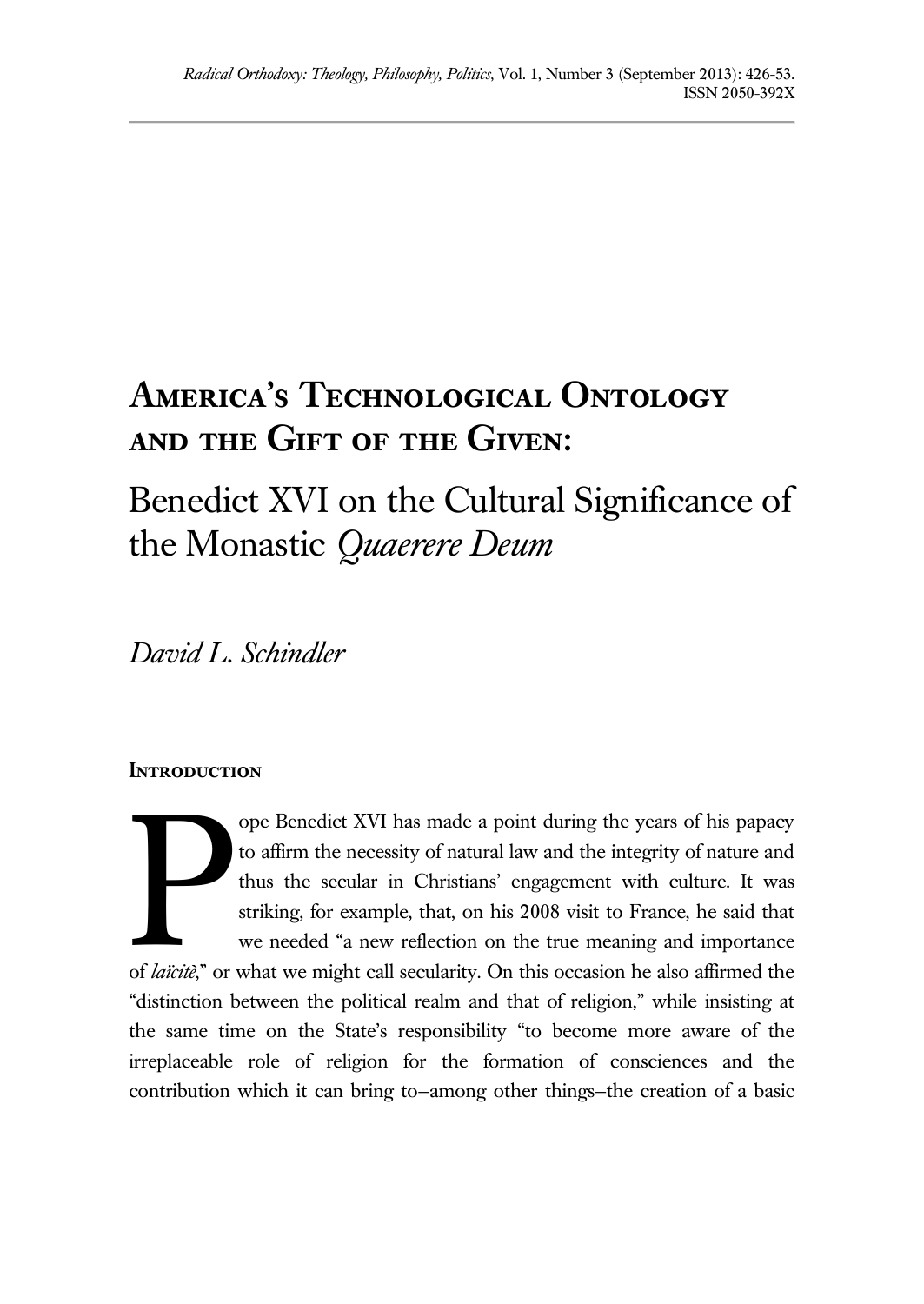$\overline{a}$ 

ethical consensus in society."<sup>1</sup> Indeed, I should say also that Pope Benedict, elsewhere, has affirmed the distinctiveness of America's form of the Enlightenment, acknowledging the difference between the French Revolution and "Continental" liberalism, on the one hand, and the American revolution and Anglo-American liberalism, on the other.<sup>2</sup>

It is interesting to note, however, that, at the meeting with cultural leaders of France just noted, Benedict concluded his lecture with the statement that "what gave Europe's culture its foundation—the search for God and the readiness to listen to him–remains today the basis of any culture."<sup>3</sup> In what follows, I will proceed by outlining the ontological principles I take to be implied in Benedict's statements regarding the significance of this statement for in our age of distinctly liberal democratic and religiously pluralist sensibilities.<sup>4</sup> This outline will set the context in which I will consider Murray's reading of America, allowing me in conclusion to indicate the summary terms in which it seems to me that Catholics should properly interpret America's cultural achievements. But let me begin by briefly situating my own argument in relation to the dominant Catholic interpretation of the meaning of America that prevailed in the twentieth century, and that was given perhaps its most nuanced articulation in Murray's work, especially regarding the distinction between the state and civil society, and the state and church. First of all, I agree that the American Revolution and its expression in subsequent political and cultural life are different from the French Revolution and the nineteenth century continental liberal state and cultural life. I agree that freedom, equality, and rights as affirmed in the Declaration of

<sup>&</sup>lt;sup>1</sup> Benedict XVI, "Meeting with Authorities of State," September 12, 2008, *Elysée Palace*, Paris.

<sup>2</sup> See Joseph Ratzinger's contribution to *Without Roots: The West, Relativism, Christianity, Islam*, co-authored by Marcello Pera (New York: Basic Books, 2006).

<sup>&</sup>lt;sup>3</sup> Benedict XVI, "Meeting with Representatives from the World of Culture," September 12, 2008, *Collège des Bernardins*, Paris.

<sup>4</sup> The methodological presuppositions of my argument are indicated in John Paul II's *Fides et Ratio*, n. 76, which states the legitimate sense of a Christian philosophy, according to which faith enables one to see better what is available in principle to all human inquirers, that is, while not thereby disqualifying one's thought as properly philosophical. Much of my argumentation with respect to American culture should be seen in this light: my central claims about man, and the search for God that is implied within the depths of man's being and consciousness, while to be sure shaped and deepened within Christian faith, nonetheless carry the implication that this search for God operates in every human being, and that every human being has a deep, even if often only ambiguous, sense of this fact.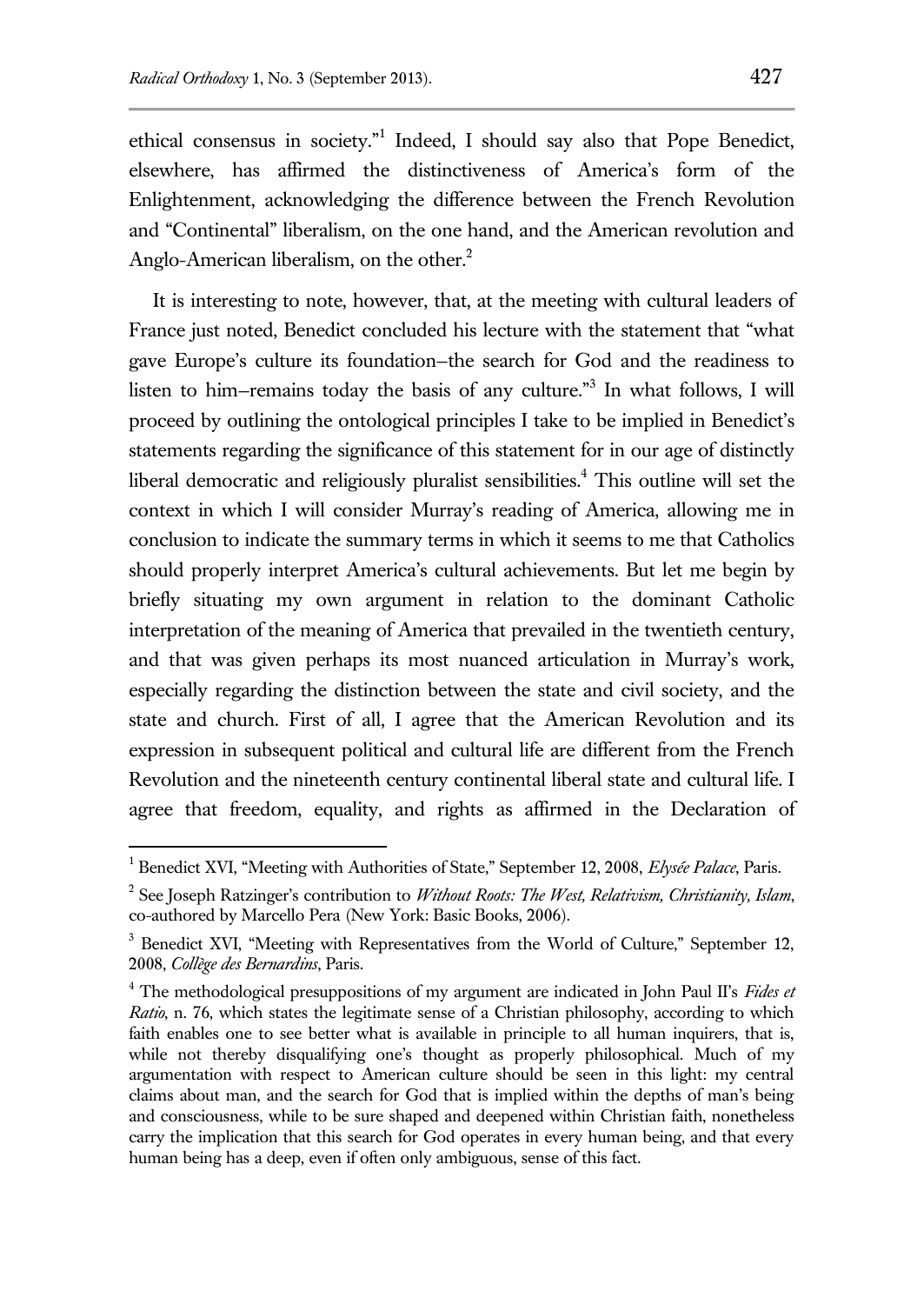Independence represent a significant historical achievement, and have their origins in natural law. I believe that the distinction between church and state has roots in the Gospel, and agree also with those historians who hold that America's sense of this distinction, rightly understood, does not justify the "separationism" between religion and the state which has since the 1940s increasingly narrowed the permissible scope of religion in American public life. I agree, in other words, that this "separationism" is an inadequate reading of the dominant understanding of religious liberty in America's founding period. I also agree with those who argue that the aggressive secularism more typical of Europe is restricted in America largely to what has been termed the new "knowledge class" made up, for example, of academics from the elite universities and representatives of the elite media. This aggressive kind of secularism is surely growing today, but the fact remains that "religion gave birth to America"<sup>7</sup> and that America has "the soul of a church."<sup>8</sup> In sum, let me emphasize my agreement that America has, in its origins and in its mainstream culture, always insisted on the importance of moral virtue and religion for civil society. It is commonly held today that modern patterns of life lead to and presuppose forgetfulness of God and that modernity thus entails secularism. The so-called Americanists, and indeed the majority of contemporary American Catholics and increasingly even the majority of academics generally, claim that America is "exceptional" in this regard: "exceptional" in the sense that religion has flourished in America's modernity, and indeed has done so not in spite but because of her exercise of "political," as distinct from metaphysical or theological, reason in matters of state. Recognition of the sincerity and vigor of America's moral and religious sensibility is essential for understanding rightly the sense in which America truly *is* "exceptional" in matters of religion and secularism.

It is basic to my argument, then, that we must acknowledge this sincerity and vigor if we are to grasp the depth and complexity of the cultural problems

<sup>7</sup> See Alexis de Tocqueville's *Democracy in America*, vol. II, part I, ch. 1.

<sup>8</sup> See historian Sidney E. Mead, "The Nation with the Soul of a Church," *Church History* 36, no. 3 (September 1967): 1-22. As Mead notes at the beginning of his essay, the phrase "a nation with the soul of a church" was originally coined by G.K. Chesterton in his essay "What is America," in *What I Saw in America* (New York: Dodd, Mead and Company, 1922). See also, more generally, Sydney Ahlstrom, *A Religious History of the American People* (New Haven: Yale University Press, 1972).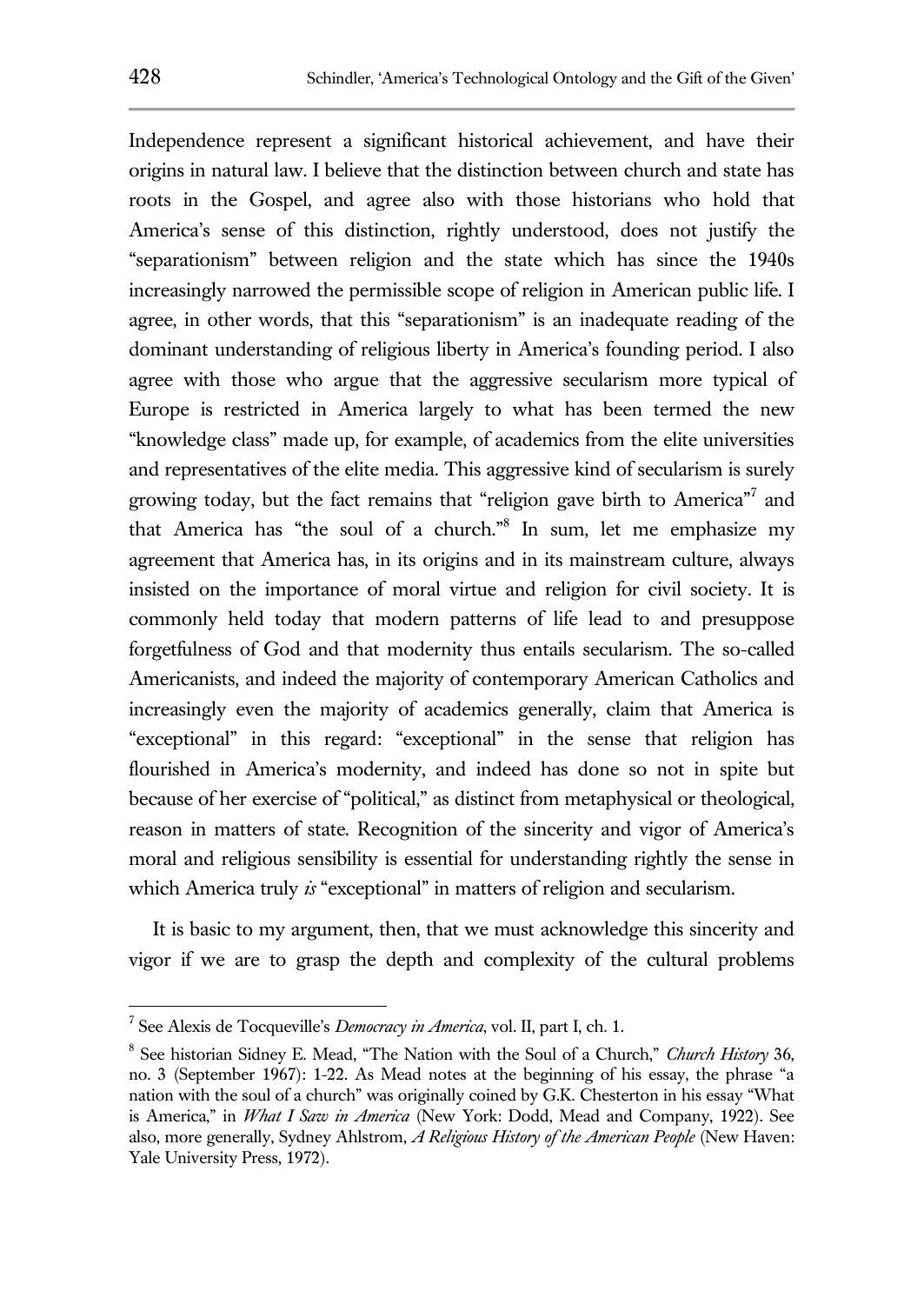America now faces. What I intend to argue is not that America's religiosity and moral awareness have ever lacked intensity or an abundant presence in the culture, but that her intense and abundant religiosity and moral energy have harbored in their roots a seriously inadequate idea of the nature and destiny of man in relation to God. We may recall here the work of Jewish sociologist of religion, Will Herberg, who, in his now "classic" *Protestant Catholic Jew* in the 1950s, argued that religion and secularism in America stem largely from the same sources. That is, secularism in America, according to Herberg, is a sign and expression not so much of an absence of religion as of the presence of religion of a peculiar, and peculiarly inadequate, sort. Herberg argues that America's peculiar secularism is best understood as "secularized Puritanism." His point is that there is a logical link between America's distinctive kind of secularism and America's distinctive kind of religion-i.e., America's historically prevalent Puritanism—, such that secularism and religion in America, while opposing each other in important ways, actually remain implicitly tied, however unintentionally, to a common vision of man. In their explicit opposition to one other at one level, Herberg argues, America's religion and America's secularism paradoxically reinforce each other at another level.

While agreeing in important ways with Herberg's understanding of this paradoxical link between religion and secularism in America, I think this link needs to be qualified more adequately in ontological terms, and also in light of the Catholic faith. The problem we face today in America is not only, or not primarily, that of recovering a religion that was once taken largely for granted, a religion that would seem to be the opposite of secularism. Rather, what we need is to reconsider the nature or logic—the ontological meaning—of America's historical religiosity itself. We need to ponder the profound and paradoxical way in which this religion, *on its own proper self-understanding*, contains the *ontological seeds* of the very secularism that it has always, in its explicit intentionality and with utmost sincerity, resisted.

It might be best to name this defective religious ontology and anthropology before describing it in more detail. My contention, first of all, is that America's historically dominant understanding of man embeds a voluntaristic idea of freedom, an instrumentalist idea of human reason, and a positivistic idea of religion: in a word, a technologistic idea of the human act. Furthermore, these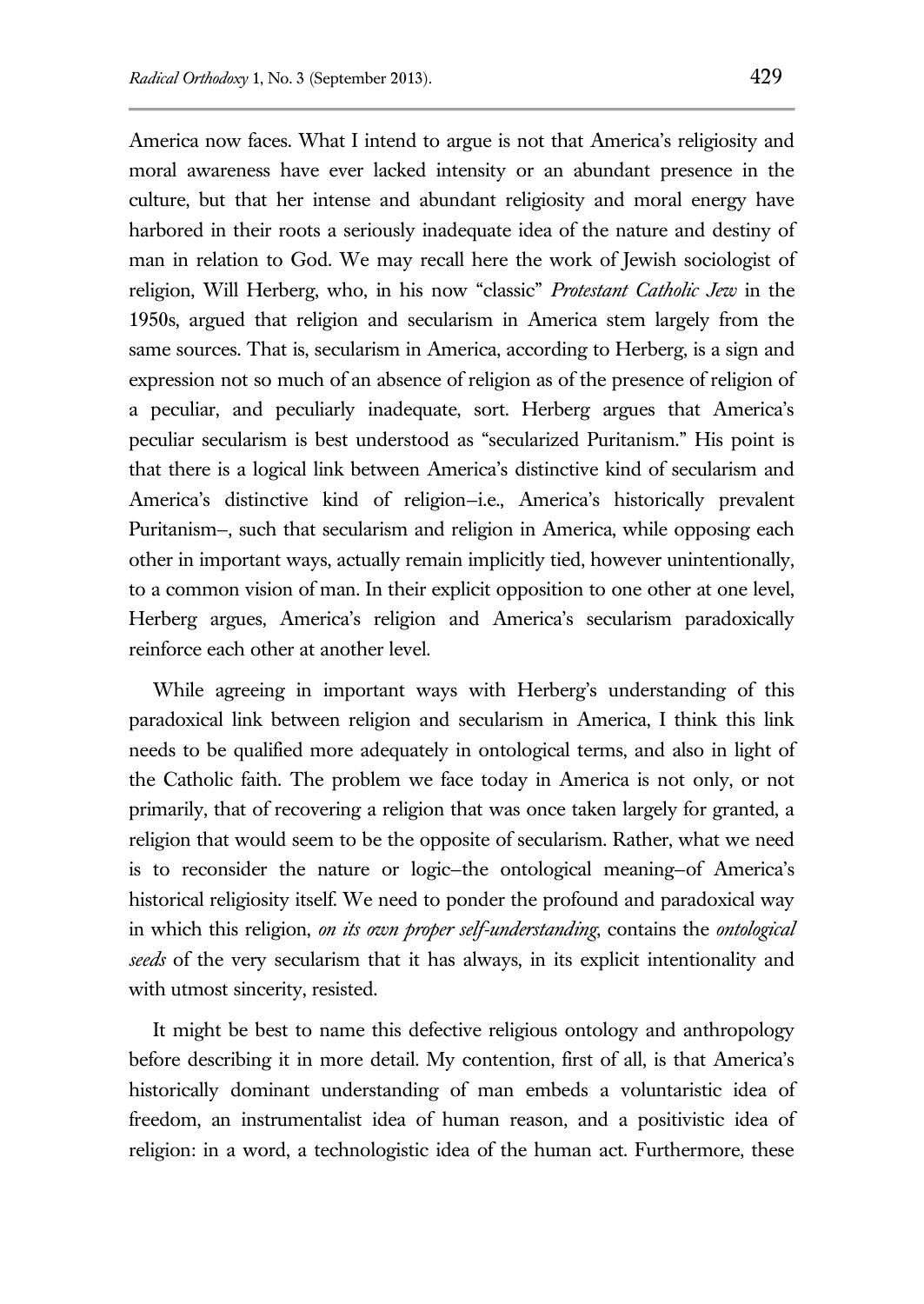features all presuppose and are driven by a definite, if mostly unwitting, ontology of man and the cosmos in relation to the Creator. Key to this ontology is the lack of an adequate sense of the original givenness of the creature's relation to the Creator, and, inside this relation, of each creature's relation to other creatures. This givenness of relation may be termed "constitutive," in the sense that the relation is first established in us by God in his act of creating us and thus reaches to the inmost depths of our being.<sup>9</sup> The relation to God, in other words, is not something first created or contracted by the creature, is not added simply posteriorly to an already-constituted substance. The creature, I wish to propose, is the *origin* of his being and acting only as *always-anteriorly receptive* of that origin. 1 John 4: 10 suggests the scriptural ground for what is indicated here: "In this is love, not that we loved God but that he loved us . . . ." At the ontological level, and in terms of human being, this implies that man's first act is a "filial" act which somehow grasps that his being is from another, even if he himself is unaware of the full implications of this fact. As German philosopher Robert Spaemann says, the act of freedom, rightly understood, consists most basically in an act of "letting be": *letting be* what is *first given*. 10

These comments will be developed further in my discussion regarding Benedict XVI. Here I wish merely to record what seems to me the most proper name for the inadequate ontology indicated by these comments, which undergirds America's tendencies toward a voluntaristic freedom, an instrumentalist intelligence, and a positivistic religion or religiosity. I believe that name is semi-pelagianism, or what may be termed an "ontological pelagianism."

This suggestion may seem harsh, so let me explain. By "semi-pelagianism" here I do not refer in the first instance to the theological pelagianism which signifies a heresy in the formal sense. I refer rather to an ontology or philosophy or worldview which, however unintentionally, assigns to man the wrong sense of priority in actualizing his relation to God that most properly characterizes his meaning as a creature, and thereby assigns to man the wrong sense also of what it means to be a creature and to act *in and by himself* and hence in a legitimately autonomous way. As Joseph Ratzinger/Pope Benedict has emphasized, it is

 $9$  Regarding the "constitutive" social nature and "constitutive" relationality of human beings, see, for example, the *Compendium of the Social Doctrine of the Church*, no. 37 and no. 109.

<sup>10</sup> Robert Spaemann, "Natur," in *Philosophische Essays* (Stuttgart: Reclam, 1993).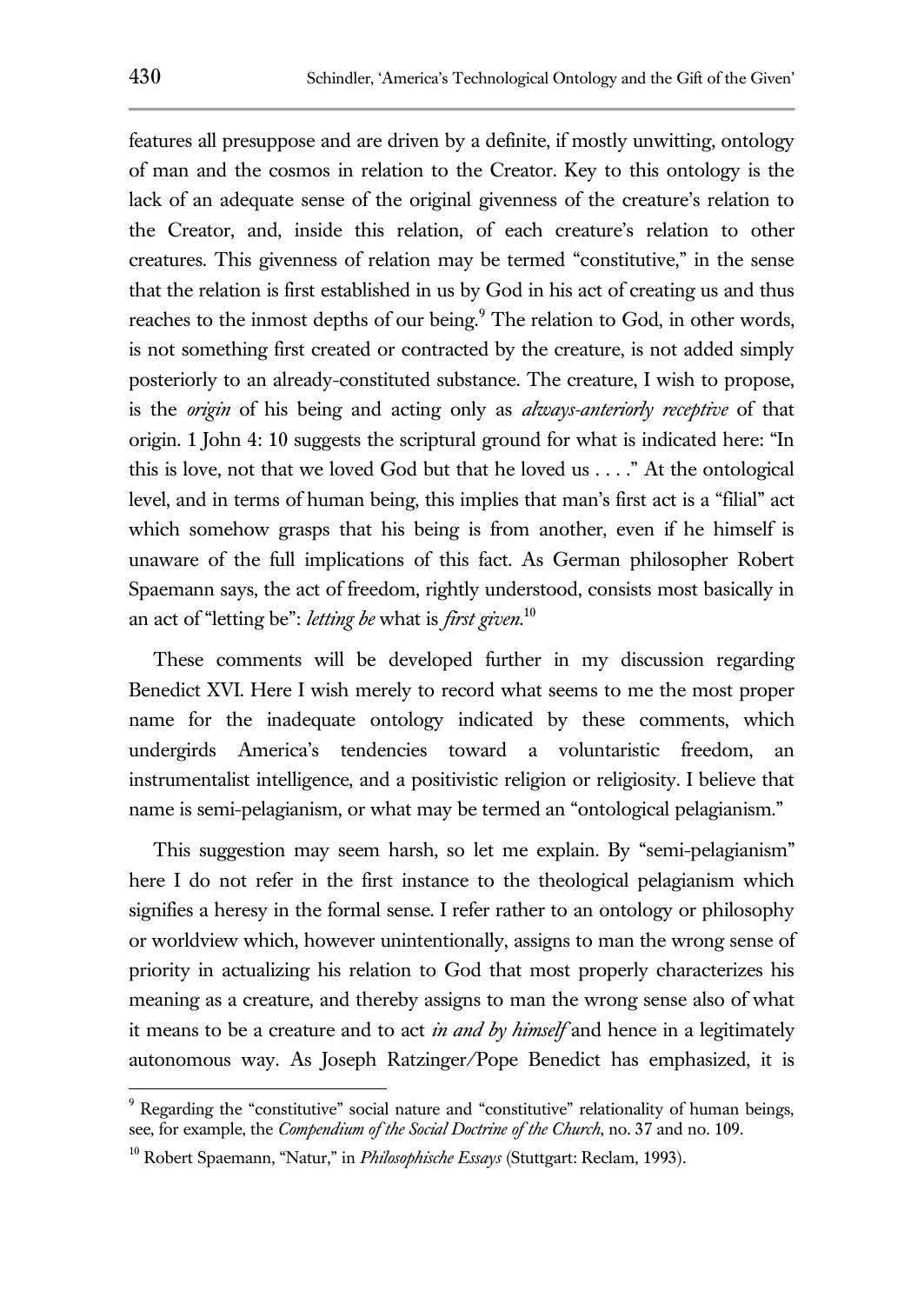important to go to the root metaphysical issues when diagnosing the obstacles to the faith in the present cultural situation.<sup>11</sup> Such metaphysical criticism does not, of course, tell the whole story. On the contrary, in keeping with the spirit of Pope Benedict, the point is simply that we must diagnose the problem accurately, thus reaching to their original and most comprehensive terms, if the many positive features of American culture are to be realized in a way that secures rather than undermines the truth regarding our creaturely relation to God, a relation which, again, America in its founding core has intended to foster, or at least to allow to flourish.

Notice the presupposition that thus informs the critical argument of this paper. I am assuming with Tocqueville that religion gave birth to America and lies at America's founding core, and that this religion has indeed sustained the moral energy characteristic of America throughout the course of her history. The criticism just introduced carries no intention of denying these judgments. The criticism thus presupposes the legitimacy of the state-church and statesociety distinctions, as well as the natural warrant for equality, rights, and freedom. My questions bear rather on how these distinctions and this natural warrant are to be understood, *if and insofar as the truth intended by them is to be secured in an integrated and stable fashion*. The negative burden of my argument in this connection is that America's mostly unwittingly assumed *ontology* of the relation between man and the Creator *fragments* and thus undermines the integrity and inherent dignity of the creature. America's institutions, not only political but also economic and academic and cultural, insofar as they are shaped, however unconsciously, by a semi-pelagian view of human being and action, tend of their inner logic to undermine the dignity of creaturely being in its original defenselessness *qua given*: tend to undermine, that is, the worth of being generally in the "uselessness" of its transcendental meaning as true, good, and beautiful, and as at once ordered toward worship of the Creator; and also tend to undermine the much greater *personal* dignity of human being, which abides in man especially in the silent givenness of his earliest and latest moments of life, and in the patient vulnerability of his most intense moments of suffering.

<sup>11</sup> See Joseph Ratzinger, "Difficulties Confronting the Faith in Europe Today," *L'Osservatore Romano* (English edition), July 24, 1989.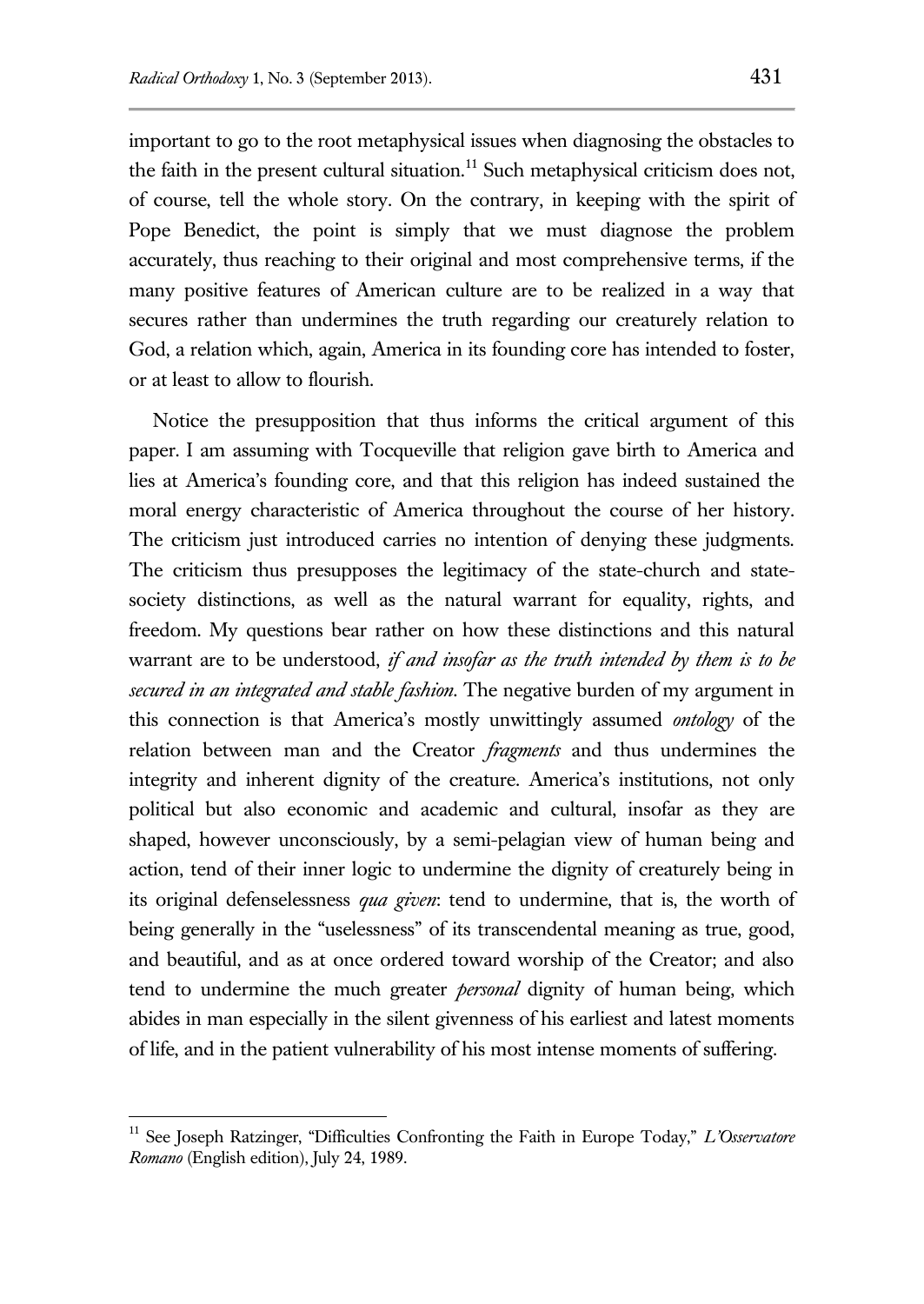The claim introduced here is large and complex, and presupposes a particular philosophy of human being and action, developed in light of the Christian doctrine of creation. The Catholic context of the argument implies also a distinct reading of the Second Vatican Council and of the vigorous debates within modern Catholic thought regarding human being and action and the doctrine of creation. My task here, however, will be limited to indicating the salient points of my proposal in terms of America's Protestant-Enlightened view of man and creation, and in relation to Benedict XVI's idea of the cultural significance of the monastic *quaerere Deum*, and of Murray's reading of America.

### **I**

 $\overline{a}$ 

The above criticism regarding America's semi-pelagian tendency may of course seem to fit the Enlightened thought prevalent at the time of the founding, but one might argue that it scarcely fits the Protestant Christianity for which the realities of Christ and God's grace are utterly central in human life. In fact, however, and as already suggested, America's Enlightened thought and her dominant Puritan Protestant thought paradoxically reinforce each other at an ontological level, notwithstanding what are at the same time their emphatic and overt differences in religious sensibility. How so? I do not necessarily treat the following features of American Protestantism in a definite order of importance. I mean only to say that each plays an integral role in America's original selfunderstanding.<sup>12</sup> There is, for example, Luther's rejection of monasticism, which

 $12$  The discussion that follows in the text draws much from the well-known "classical" studies by thinkers such as Max Weber, R. J. Tawney, Robert Merton, and Perry Miller, among many others. Needless to say, these studies have been subject to much scrutiny during the past century, and many of their theses have been vigorously debated. It is not possible to enter into such debates here. My own argument follows many of the main claims of these authors, while nonetheless recasting some of their key terms in light of my own Catholic anthropology and ontology. Indeed, I find that much of the literature taking issue with the arguments of, say, Weber (on the so-called Protestant ethic and the rise of capitalism) and Merton (on the Puritans and the use of modern science), fails to examine adequately the root theological and philosophical assumptions that are in play and indeed that most basically determine the meaning and soundness of such arguments. I have in mind here assumptions concerning the nature of church and sacrament; the relation between time and eternity; the theological meaning of the world and of what it means to live *in majorem Dei gloriam* in and through ordinary life in a "worldly" calling; the meaning of monasticism vis-a-vis the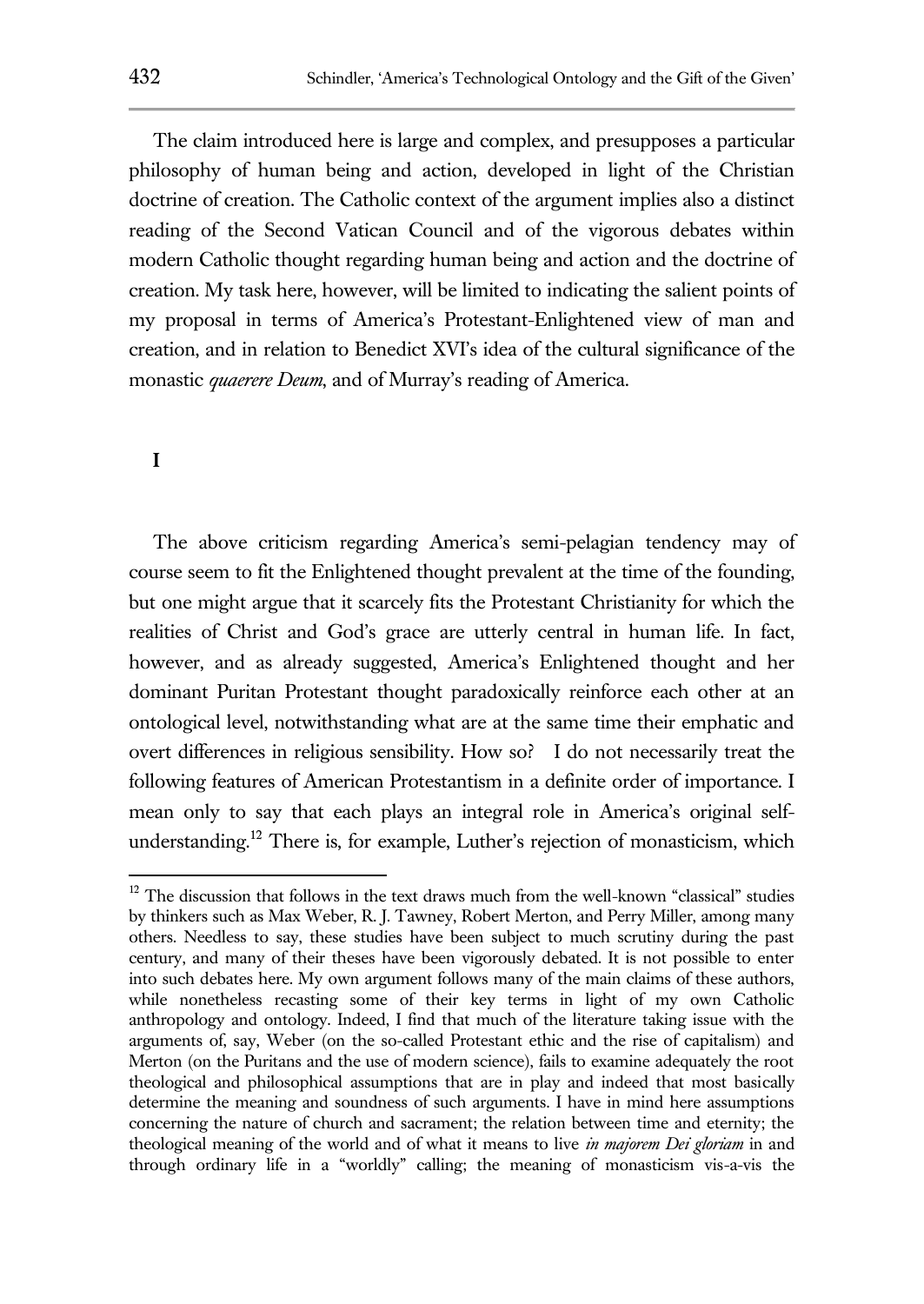$\overline{a}$ 

is tied to his re-conceiving of man's worldly calling (*Beruf*), an idea that was accepted by Calvin even as he gave it a more radical meaning. Now, this emphasis on one's worldly calling carried the important positive claim that ordinary life, the life of marriage and worldly labor and the like, is a proper context for the realization of holiness in one's earthly existence. The problem, for the Protestant Reformers, was that sin created a vast distance between God and man, so that the eschatological feature of the monastic vocation consequently seemed utopian, or prematurely "otherworldly." The fundamental presupposition of monasticism, that eternity is already present in time, or that some genuine anticipation of heavenly life is possible already in earthly existence, seemed to the Reformers too presumptuous.

The Protestant elimination of monasticism, together with especially Puritanism's particular way of understanding the Christian's worldly calling, thus presupposed a distinct view of the relation between eternity and time and the temporal order. God is no longer to be found properly *in*, but only *by means of*, the things of the world. Heaven can never be said to be truly *at home* on earth, with its *immanent presence giving form* to the things of this world. The purpose of

simultaneously incarnational and eschatological meaning of Christianity; the relation between the call to sanctity and the vocation to marriage and family; the relation between creature and Creator ("constitutive" or extrinsic?), and between nature and grace; the integrity of nature in its transcendental truth, goodness, and beauty *as given* by God and thus *qua being*; the nature of knowledge; and so on. The point is that what is meant by "rationalizing" nature *in majorem Dei Gloriam*, and by what Weber terms the "disenchantment of the world" (*Entzauberung der Welt*), and thus also by a legitimately Christian sense of secularity–and in particular of secular economics and indeed of wealth and work and "worldly calling" (*Beruf*) as well as of science and knowledge–can be properly determined only by working carefully through the foregoing issues. Only by working them through, for example–given the argument advanced in the present paper–in terms of the different anthropological and ontological views developed respectively in the Catholic tradition and the Anglo-American Calvinist tradition. The controversies back and forth regarding the soundness of the arguments of Weber and Merton seem to me all too often to beg the deeper questions raised in this anthropology and ontology. Indeed, those who basically dismiss arguments such as those of Weber and Merton, that is, all the while begging the deeper questions raised by those arguments, typically fail to notice, or (*a fortiori*) remain unable to provide any reasonable account for the existence of, the voluntaristic, instrumentalist, and positivistic intelligence and freedom that this paper has suggested characterize American thought and behavior in peculiarly subtle and virulent ways. A good example of the problems of interpretation to which I am referring here can be seen in Baylor University social scientist Rodney Stark's *The Victory of Reason: How Christianity Led to Freedom, Capitalism, and Western Success* (New York: Random House, 2005). But again it is well beyond the scope of the present paper to provide an adequate argument regarding all of this.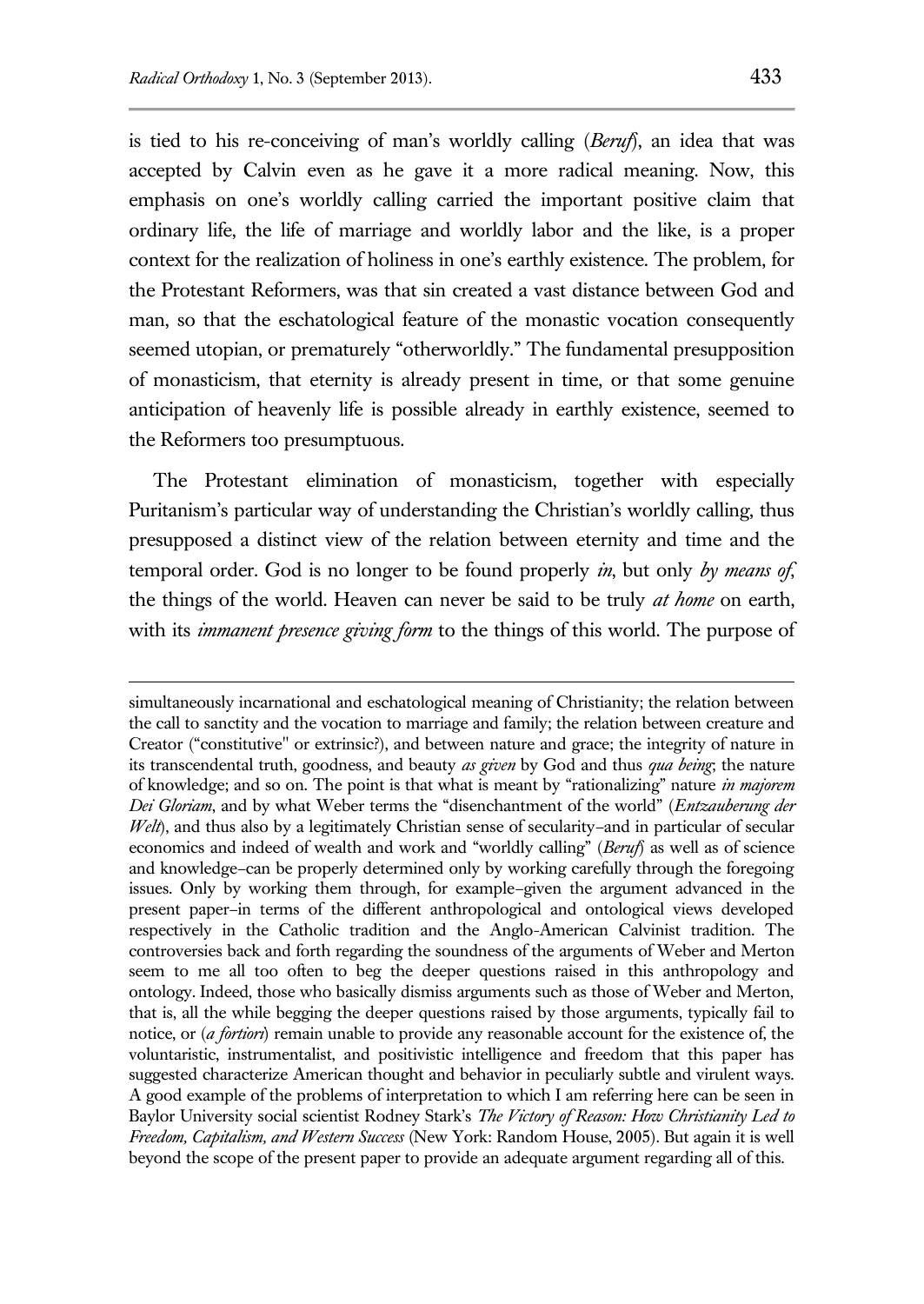our lives, emphasized especially by the American followers of Calvin, is thus not so much to **in***form*, and hence also **trans***form*, the world as simply to *use* the world in order to get beyond it to one's individual salvation. The relation between heaven and earth, in other words, is less ontological than moral in nature: a matter most properly, not of what is always already given in creation and renewed in redemption, but of what is realized by man's will under the power of God's merciful grace. It is important to be clear: I do not deny that every aspect of earthly life was for the Puritans to be ordered by the call to sanctity. The pertinent point, rather, is that heaven and earth have for them no intrinsic relation, such that the call to sanctity would entail a movement *simultaneously* (albeit asymmetrically) toward *both* heaven and earth: toward the Creator already present within his creation, and toward creation as naturally open to the Creator.

The Anglo-American Calvinists, or Puritans, emphasized the idea of predestination even as they also emphasized man's sinfulness, and eliminated the sacramental nature of the church. The church thus plays no infallibly effective role as mediator of God's presence to and in the world. Specifically, and most pertinently, the church plays no infallibly effective role (*ex opere operato*) in the mediation of God's forgiveness of sins in the sacrament of Penance. The result is that signs of God's forgiving grace of mercy have to be found elsewhere: not in the church as such, or as sacrament, but in the individual lives of Christians themselves. These signs cannot be found via any properly contemplative or mystical acts, for reasons that I will note in a moment. On the contrary, the signs are to be found in the behavior of individual Christians. The pertinent question is whether this behavior exhibits signs of a life organized in terms of glorifying God, indicating thereby the presence of God's salvific will in the believer. Note, in other words, that this virtuous behavior was not emphasized as a *cause* but as an effective *sign* of God's grace, of one's being among the *salvati* rather than the *damnati*.

The Puritan rejection of a sacramental church, along with its doctrine of predestination, involved an individualizing of ecclesial and also social-political life. The idea of a "holy community," with its notion of "Christocracy," of course suggests a kind of corporate body, but it is one which nevertheless has its roots primarily in each individual's realization of his ethical duty to preserve and show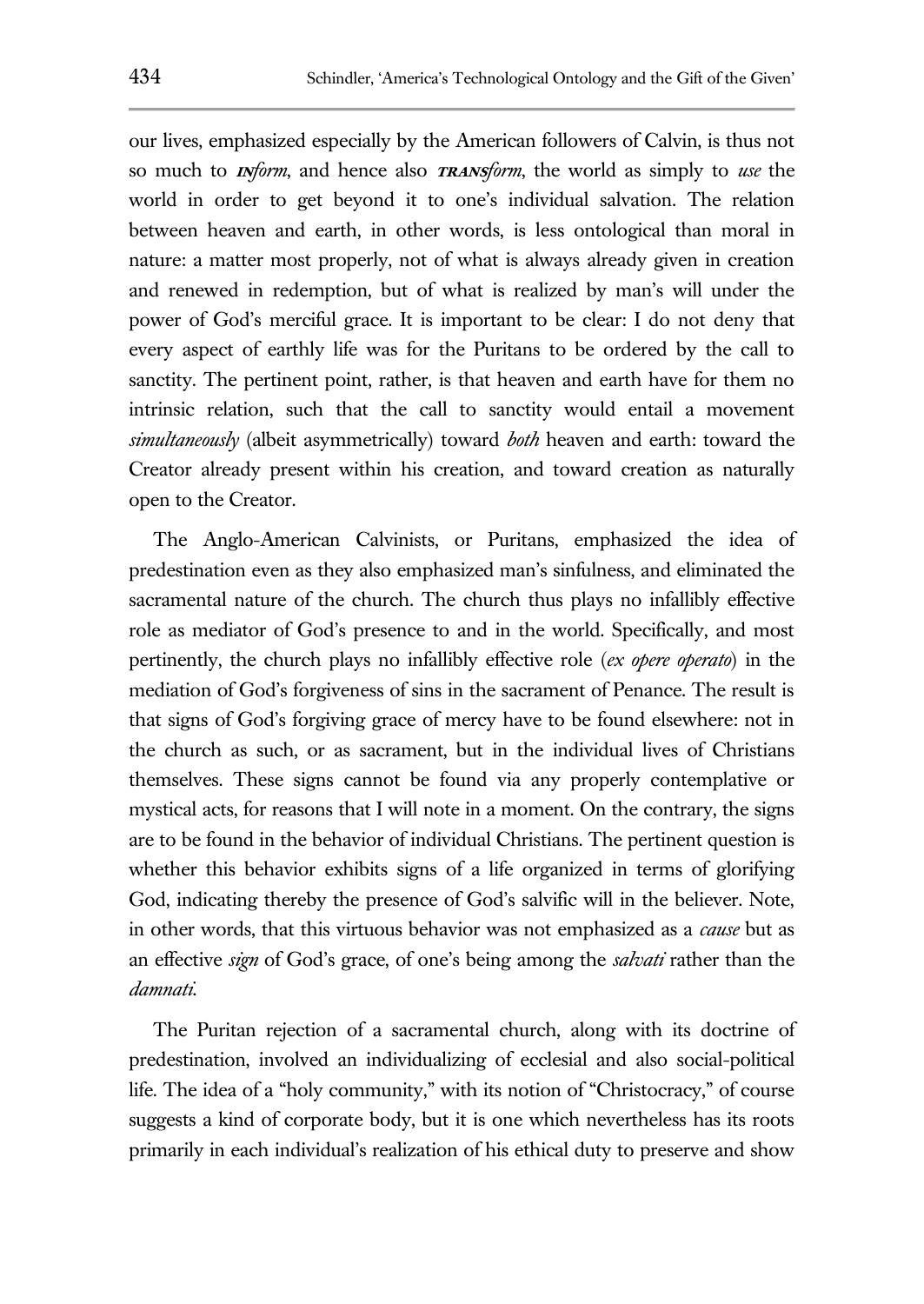the effectiveness of his divine election. Moreover, sin has fractured the natural integrity of man's originally given relation to God, and thereby also of each man's relation to others. The consequence, for the Puritans, is that socialpolitical relations are held to originate in the voluntary action of each toward the others. The classical view of antiquity, that the state is naturally necessary because of the originally-given social nature of man, was thus rejected. However complicated the concrete relations between state and church according to Puritanism, the inevitably "congregationalist" tendency of the Puritan church logically required a "contractualist" reading of the origin of the state, and a corresponding shift as well of the purpose of political authority away from the classical idea of the common good.

As mentioned, the Puritans sought to organize life around the call to glorify God, and this meant "rationalizing" life in all its aspects. Every activity, every act of freedom and intelligence, every doing and making, has to be harnessed and made into an instrument of God's glorification. Leisure and the "useless"—that which is rested in for its own sake—may be said to be the *bête noire* of Puritanism. One must rather be busy "rationalizing" everything, with no natural sense of an anterior *letting be*, of a patient indwelling of the other that gives the first form of knowing and acting toward the other. This activist or "constructivist" temper of mind, again, must be understood in light of the Puritans' sense of the sinfulness of man and the consequent disorder within creation. Such sinfulness implied a God who can no longer be seen *in* his creation, in a contemplative or mystical manner. Nature, consequently, cannot be seen in its originally given truth and goodness, a truth and goodness given by God, which makes nature true and good already in itself, thus existing, in the most basic sense, for its own sake. Nature cannot be seen in its goodness *qua being*, but only *quia factum* or *actum*, as made or enacted by man in his dynamic of rationalization *in majorem Dei gloriam*.

We can also understand in this light why the Puritans were disposed to adopt modern science. As Columbia University sociologist Robert Merton argued in his important work in the first half of the twentieth century, the Puritans of the seventeenth century largely embraced the modern scientific methods as developed, for example, by Francis Bacon (and Descartes) among others.<sup>13</sup>

<sup>&</sup>lt;sup>13</sup> Cf. Robert Merton, "Science, Technology, and Society in Seventeenth Century England," *Osiris* 4 (1938), especially 414-495. Regarding Descartes, Tocqueville said that, of all the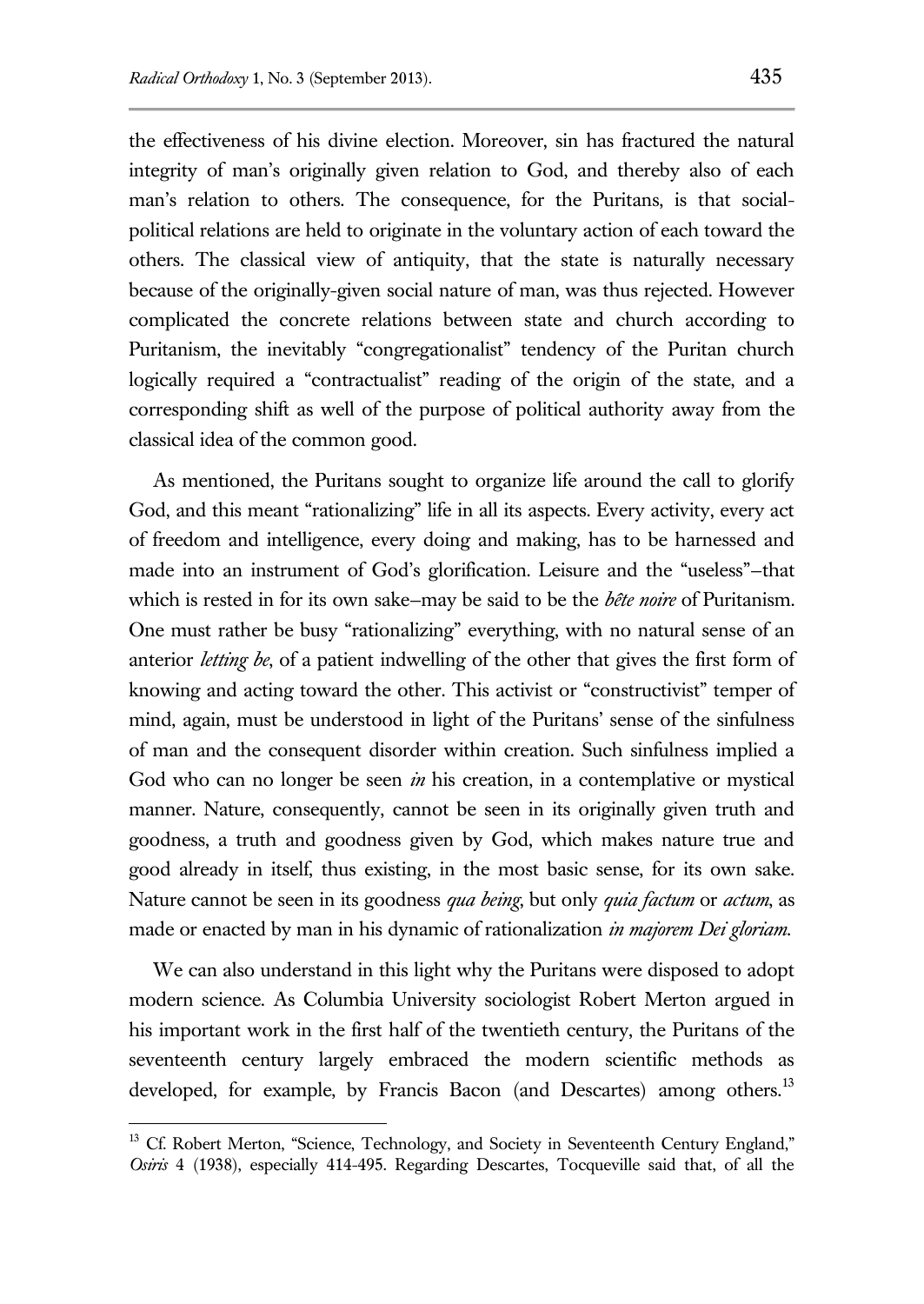These methods are characterized by a utilitarian-empiricist temper, and thus by the idea of knowledge as a matter primarily of power and control rather than of "seeing" or understanding. Central to the methods of modern science, in other words, is a kind of "theoretical manipulability" (in the terms of twentieth-century Jewish philosopher, Hans Jonas), or again a conflation of making and knowing (in the terms of twentieth-century Canadian philosopher, George Grant—as well as Joseph Ratzinger).<sup>14</sup> Consistent with their acceptance of these methods, which fell in line with the Puritan tendency toward rationalization discussed above, the Puritans also embraced a mechanical world view resting on the assumption that matter is essentially passive.<sup>15</sup> [In so doing, they rejected Aristotle's physics, which understands movement in nature in terms of principles and powers internal to things. And they also rejected Aristotle's ethics, which stresses human nature's capacity for being virtuous and performing virtuous acts. These emphases of Aristotle in his study of physical nature and human nature were deemed a threat to the sovereignty of God and an enemy of grace. The methods and content of modern science so understood were thus assumed by the Puritans as necessary aids in the complete "rationalization" of life.] With all of this in mind, let us return to the criticisms noted earlier regarding America's technologistic human act–its voluntaristic freedom, instrumentalist intelligence, and positivistic religion–all of which I suggested are bound up with semipelagianism, or ontological pelagianism. It should now be clear why I take such patterns of life and thought, rooted however unconsciously in pelagianism, to be characteristic not only of those who were more avowedly Enlightened, but also

countries he visited, it was in America that the precepts of Descartes were most widely practiced–and also least studied (cf*. Democracy in America*, vol. II, part I, ch. 1).

<sup>&</sup>lt;sup>14</sup> See Hans Jonas, "Seventeenth Century and After: The Meaning of the Scientific and Technological Revolution," in *Philosophical Essays: From Ancient Creed to Technological Man*  (New York: Atropos Press, 2010); George Grant, "In Defense of North America" in *Technology and Empire: Perspectives on North America*, in *Collected Works of George Grant*, vol. 3, 1960-1969, ed. Arthur Davis and Henry Roper (Toronto: University of Toronto Press, 2005), and also his book-length interview with David Cayley, *George Grant in Conversation* (Toronto: House of Anansi Press, 1995). Grant, a Canadian, is increasingly recognized as one of the most significant cultural critics of the twentieth century in North America. And see also Joseph Ratzinger, *Introduction to Christianity* (San Francisco: Ignatius Press, 2004), 57-69.

<sup>&</sup>lt;sup>15</sup> Gary B. Deason, "Reformation Theology and the Mechanistic Conception of Nature," in *God and Nature: Historical Essays on the Encounter Between Christianity and Science*, ed. David C. Lindberg and Ronald L. Numbers (Berkeley, CA: University of California Press, 1986), 167- 191.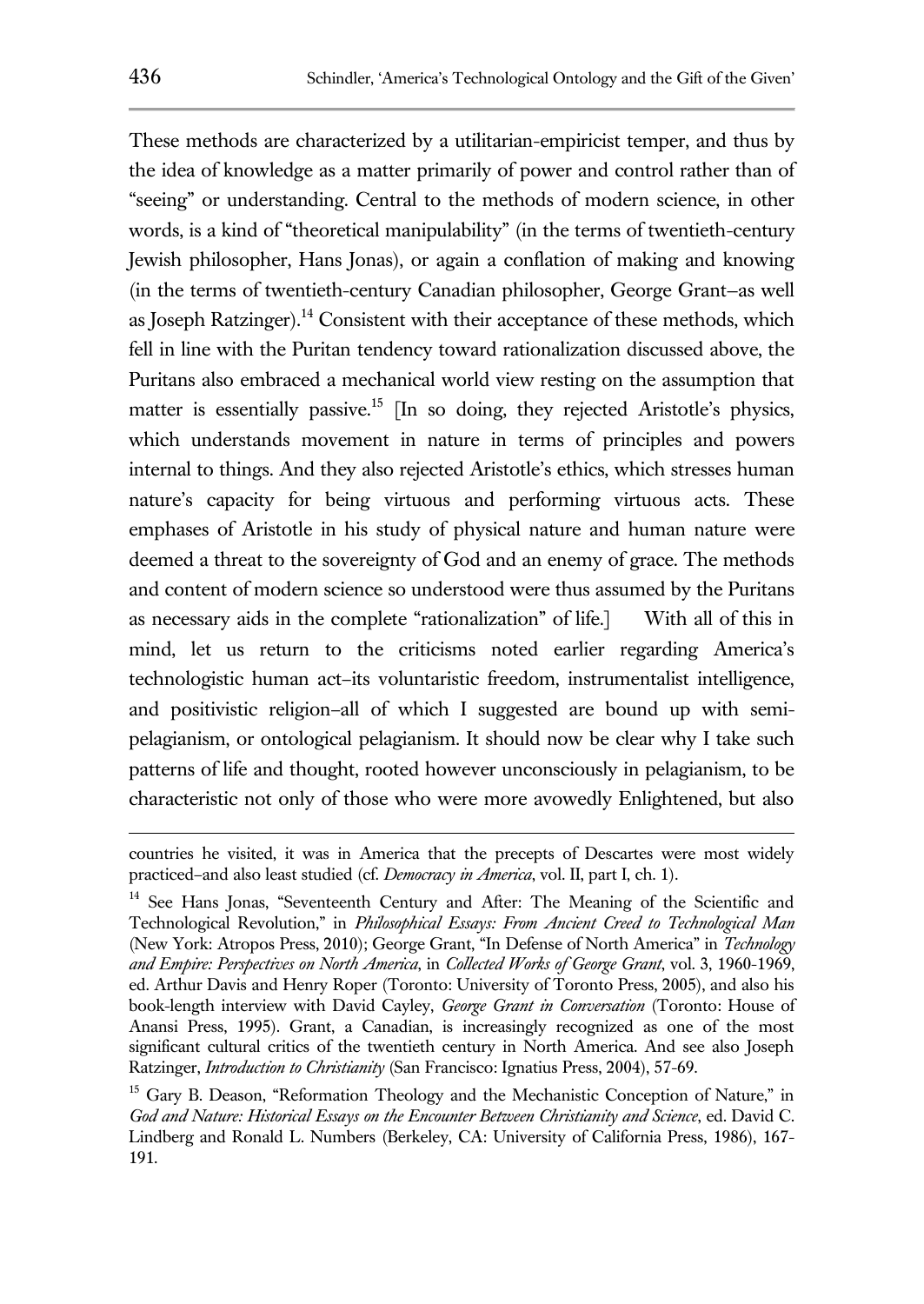of the deeply religious Puritans: why these patterns are in fact reflective of what was a paradoxical relation between Enlightened thought and Puritan thought in America. The profound differences in religious sensibility that founded the *opposition* between Enlightened thought and Puritan thought carried, from within their radically different religious starting points, a *common ontological sense* of God as distant from the world. Such an ontology fractured the integrity of the originally given, and thus intrinsic, relation of the creature to the Creator and of each creature with all others, and thereby also the relation of earth to heaven and time to eternity.

But let me once again highlight the paradox of ascribing to Puritans the implication of pelagianism. It is the basic burden of Puritanism to reject any hint of pelagianism. As we have noted, all of the Puritans' patterns of life and thought are meant expressly to affirm the primacy of God in earthly affairs, the absolute primacy of God's grace in bringing about and sustaining man's virtue and justice. As I have been at pains to make clear, my criticism presupposes this fact, and bears rather on the implied *logic*, or *ontological order*, of human being and action before God that the Puritans took to be necessary for sustaining God's primacy. This logic is expressed, again, in a thorough "rationalizing" of human life and thought, a rationalization understood to provide an indispensable *sign* of the effectiveness of God's merciful grace.

My criticism, then, presupposes the positive achievements of Puritanism in generating and supporting an abiding sense of the importance of moral virtue for civic life in America. Indeed, in light of what we have stated in the preceding paragraphs, we should now also highlight Puritanism's contribution to the recovery of the importance of ordinary life in realizing the call to holiness, and, in this context, the importance also of the lay dimension of the Christian presence in the world and its public order. This strong moral sensibility, and the "worldly"-lay dimension of the call to holiness, are distinctly important marks, and accomplishments, of American Christianity. My criticism means to identify the ontological assumptions that will allow us to sustain these achievements in a more integrated form, in light of what seems to me a more adequate understanding of creation: by indicating, in the name of Pope Benedict and the monastic *quaerere Deum*, a way of uniting America's indigenous moral sense with a more adequate religious sense, and America's indigenous concern for ordinary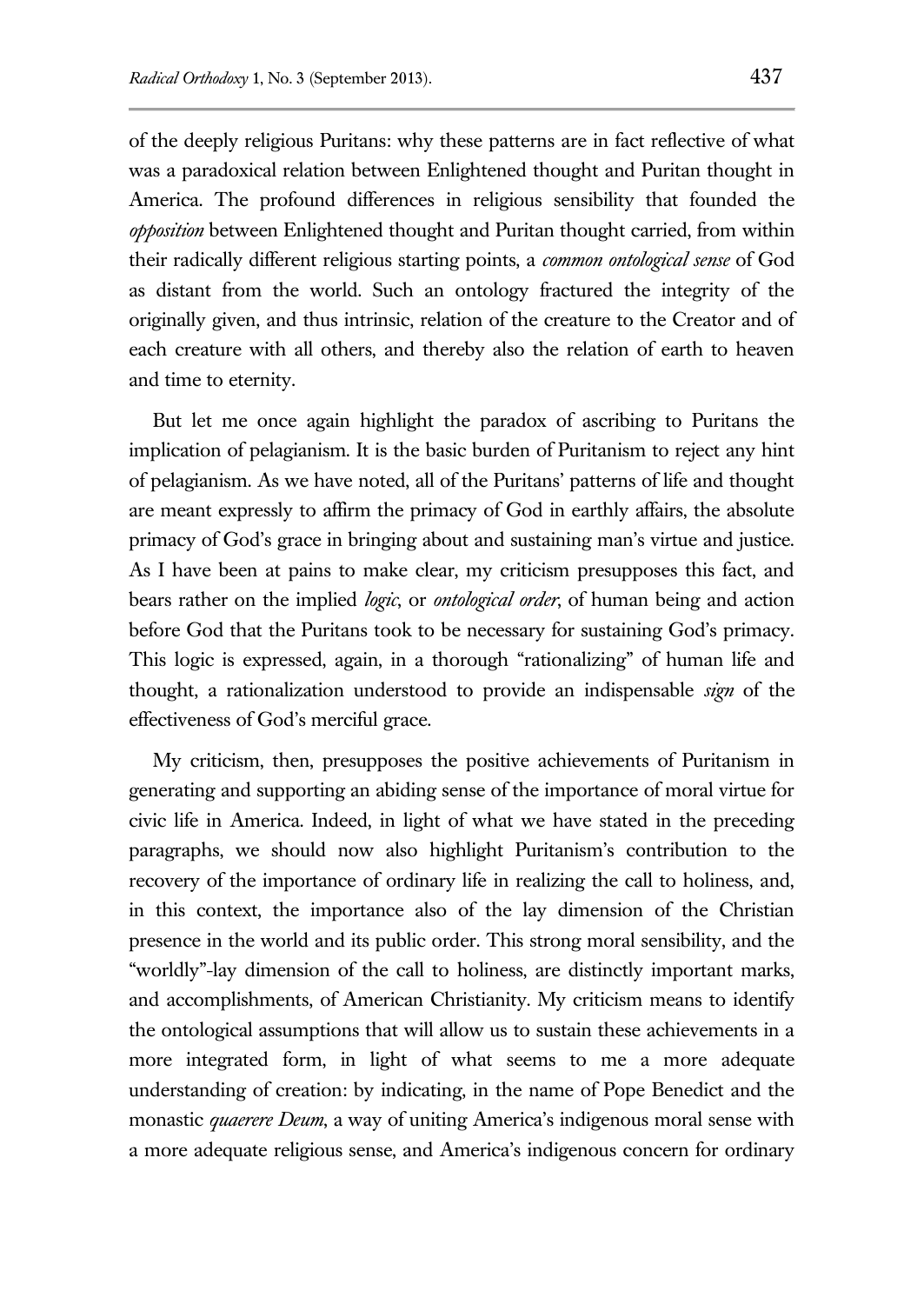life and for the lay or "worldly" dimension of holiness with a more adequate view of the relation between time and eternity. Here, then, is the point: there is in America's dominant religiosity no adequate sense of the *givenness of man's relation*  to God and to others, within the church, within themselves, or within the world around them. Not within the church, because the church lacks a sacramental character. Not within themselves, because the relation to the Creator has been fractured by sin in such a way that man no longer retains a naturally given integrity of relation to God and is thus no longer naturally *homo religiosus*; and he is also, consequently, no longer naturally related to other creatures inside relation to the Creator. Finally, not within the world, because man does not indwell a cosmos of being that remains, despite the profound effects of sin, transcendentally true and good and beautiful in *its natural givenness* as created by God.

In a word, there is for Puritan Protestantism no always already given supernatural presence of God mediated to man in and through the Church, in support of an always already given natural order of things that truly image God and refract his presence in the world. On the contrary, there is in man only a human act of freedom and intelligence which, because it does not initially and naturally participate in but rather lacks relation to God and others, must go in quest of that relation, if only as a necessary sign of the reality of this relation's effective presence. The basic human act, lacking participation in an *anteriorly given order of relations* to God, to others, and to the world of created things, must now itself first enact this order, if only as a sign of a relation that one otherwise cannot be sure of. This at root is what I mean in identifying America's will as voluntaristic, its reason as instrumentalist, and its religion as positivistic, all of which are summed up in an (unwitting) ontological pelagianism. The crucial point in each case is that the human act is initially empty of any order of relation to God or to others that is always already—that is, naturally—given, and that can thus always be *first trusted* and *rested in*: an order of relations that the self can, and should, most basically *let be.*<sup>16</sup> It is just this lack of an *original letting be*, in the

<sup>&</sup>lt;sup>16</sup> To put the matter in its largest terms, the root problem is that the religiosity most characteristic of American culture lacks a Church that is sacramental, on the one hand, and a naturally-given world that is ordered in and through transcendental truth, goodness, and beauty, on the other. Which is to say, simultaneously, that there exists at the heart of American culture no (Marian) letting-be (*fiat*) understood as both the earthly originate of the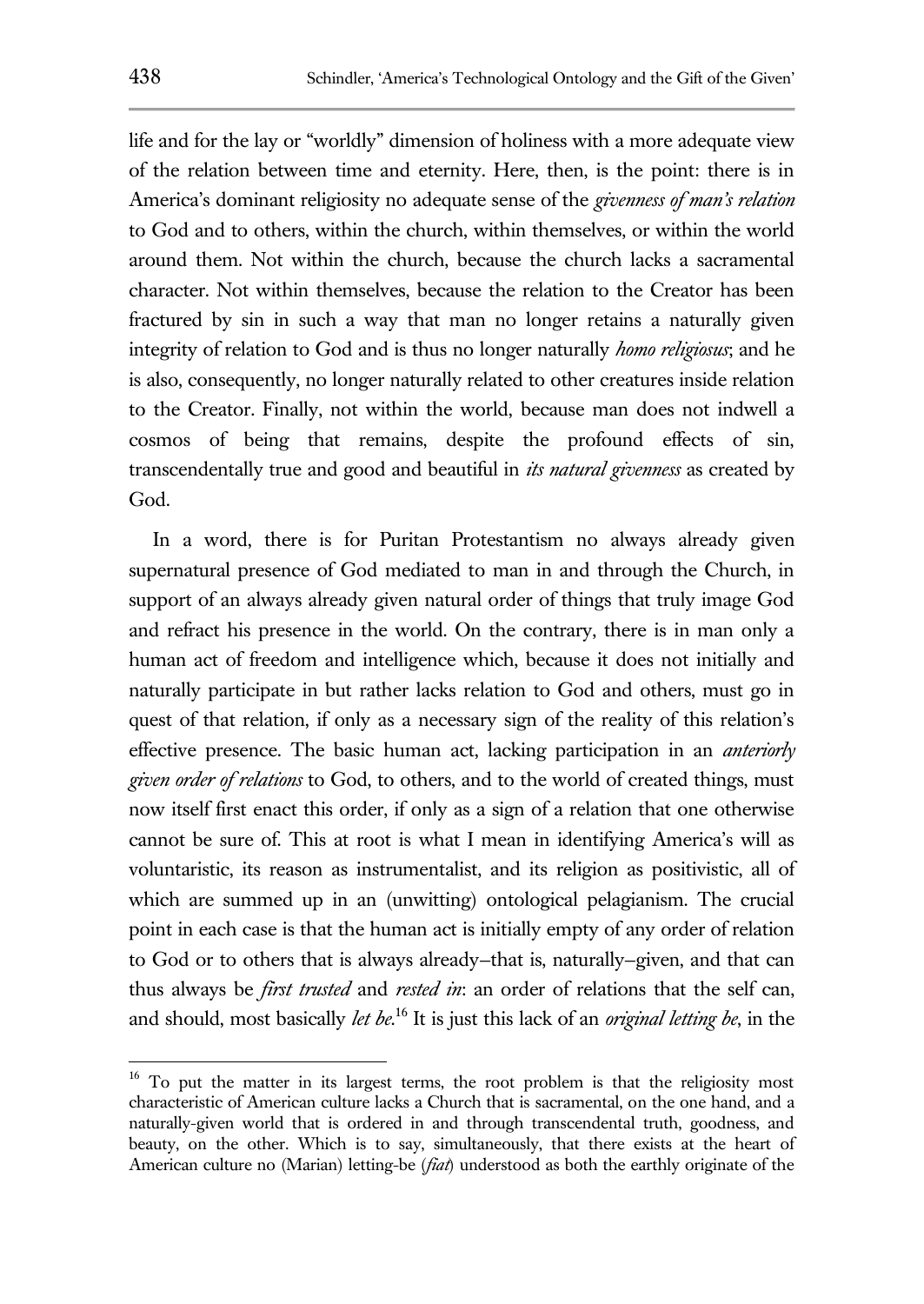face of the *original givenness of being*, that most properly identifies America's false sense of creaturely autonomy, and thus her secularism, which coincides with her sincere and vigorous, but ontologically inadequate, religiosity.

#### **II**

 $\overline{a}$ 

Let us move on to consider Benedict XVI, focusing especially on Benedictine monasticism and its search for God, which the pope has emphasized a number of times throughout his papacy, most recently during his trip to the United Kingdom.<sup>17</sup> We should now be prepared to see that this question of monasticism is scarcely arbitrary with respect to the question specifically of America. For, as we have noted, the elimination of the monastic search for God is integral to the logic implicit in the unfolding of America's characteristic patterns of life. What does Pope Benedict have to say about this monastic search for God, and what does it suggest with respect to America's peculiarly liberal culture? What does the monastic search for God and the readiness to listen to him say about the nature of the Christian's relation to and presence in the world, and indeed about the nature of created reality itself as a place where truth, goodness, and beauty can be found already in their being as naturally given?

As the pope said in his "Meeting with Representatives from the World of Culture" in France, the Benedictine "*quaerere Deum*—to seek God and to let oneself be found by him, . . . is no less necessary than in former times. . . . What gave Europe's culture its foundation—the search for God and the readiness to listen to him—remains today the basis of any genuine culture." "[W]ithin the monks' seeking, there is already contained, in some respects, finding": there is "always an initial spur [that] arouses the will to seek." Benedict calls this search for God and readiness to listen to him "the truly philosophical attitude." It is this "philosophical attitude" that guides the monks in their study, enabling them to "perceive in the world itself the Word, in the midst of words." It disposes the

sacramental Church and as the archetype of creaturely being and action. But this must be developed elsewhere.

<sup>&</sup>lt;sup>17</sup> Benedict XVI, "Celebration of Catholic Education" [=CCE], 17 September 2010, Chapel and Sports Arena of *St. Mary's University College*, *Twickenham*, London.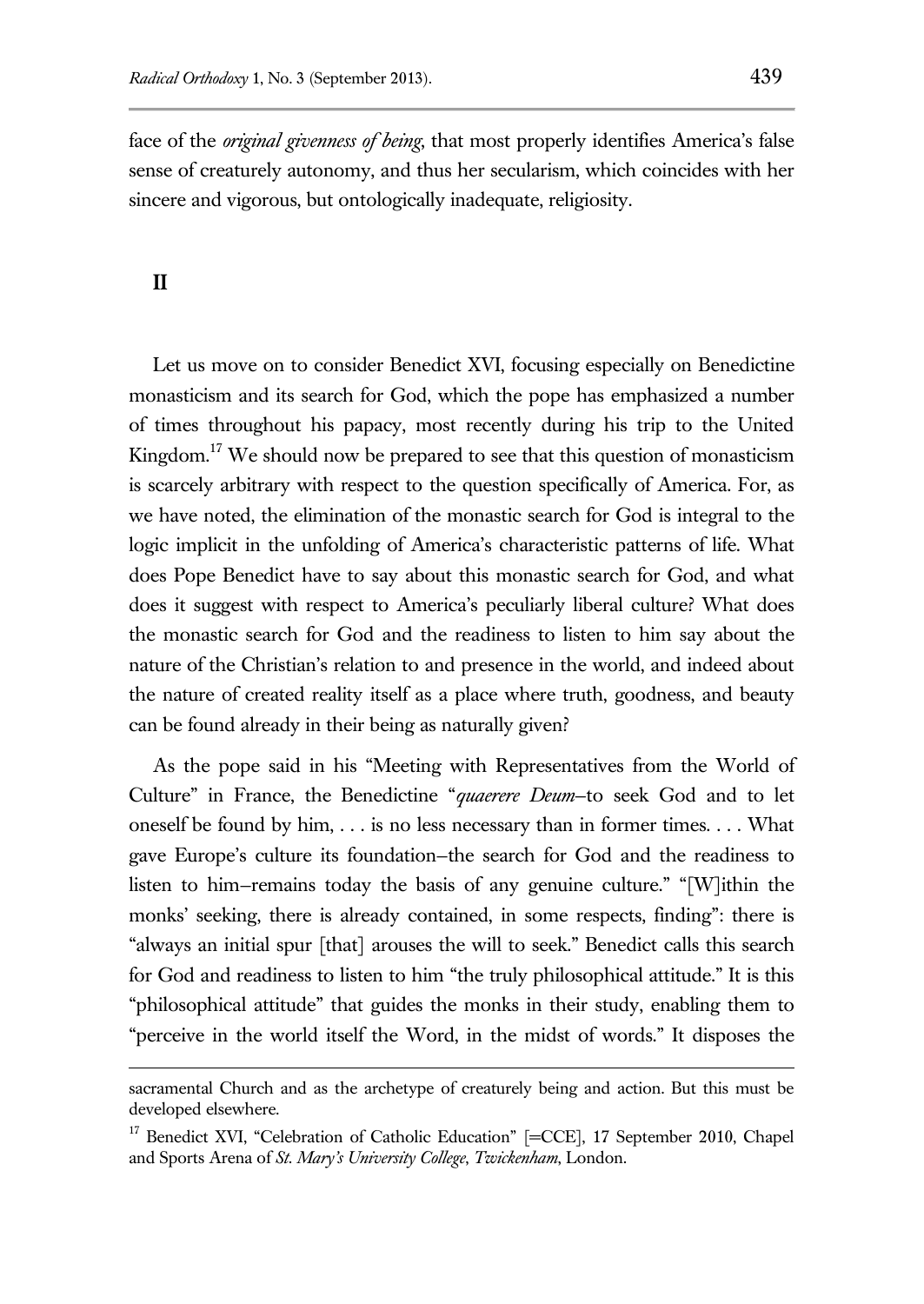monks to recognize "'with the ears of the heart' the inner laws of the music of creation, the archetypes of music that the Creator has built into his world and into men," and this prompts the monks' speech to break into the song of praise that is the liturgy. Further, as the pope says elsewhere:

since the search for God . . . requires active engagement with the means by which he makes himself known—his creation and his revealed Word—it was only natural that the monastery should have a library and a school. It was the monks' dedication to learning as the path on which to encounter the Incarnate Word that was to lay the foundations of our Western culture and civilization (CCE).

We may thus say, in a word, that the search for God and the readiness to listen to him enabled the monks to recognize the world of being as true and good and beautiful in its *givenness* as created, indeed to show forth the reality of God and incline them toward both study and worship.

To be sure, this recognition involved not only study and liturgy, but also *labora*, or work. But note how work is now understood. Monastic work does not leave behind "the philosophical attitude," with its contemplative "letting be." On the contrary, the monks' culture of the word is both presupposed in and gives rise to the culture of work, which is now understood as "sharing in the work of the Creator." This *sharing*, or *participatory*, character is the key. Human work rightly understood presupposes and is informed by the readiness to listen to God and to the creatures created by God. Without this anterior readiness to listen, human beings inevitably tend to confuse their work with the absolutely originate work of God the Creator, thus arrogating to themselves what Benedict terms "the status of a god-like creator." They tend to become precipitous masters over the world.

Benedict, of course, is not suggesting by these statements that everyone needs literally to become a monk, but only that everyone needs to undertake the filial search for God and readiness to listen to him that is characteristic of the monk. This, then, leads to my second point regarding Benedict's appeal to the necessity of monasticism for any authentic human culture. The God whom the monks seek, says Benedict, is the "unknown god" proclaimed by Paul at the Areopagus: the god "whom men do not know and yet do know—the unknown-known; the one [all men] are seeking, whom ultimately they know already and who yet remains the unknown . . . ." "The fundamental structure of Christian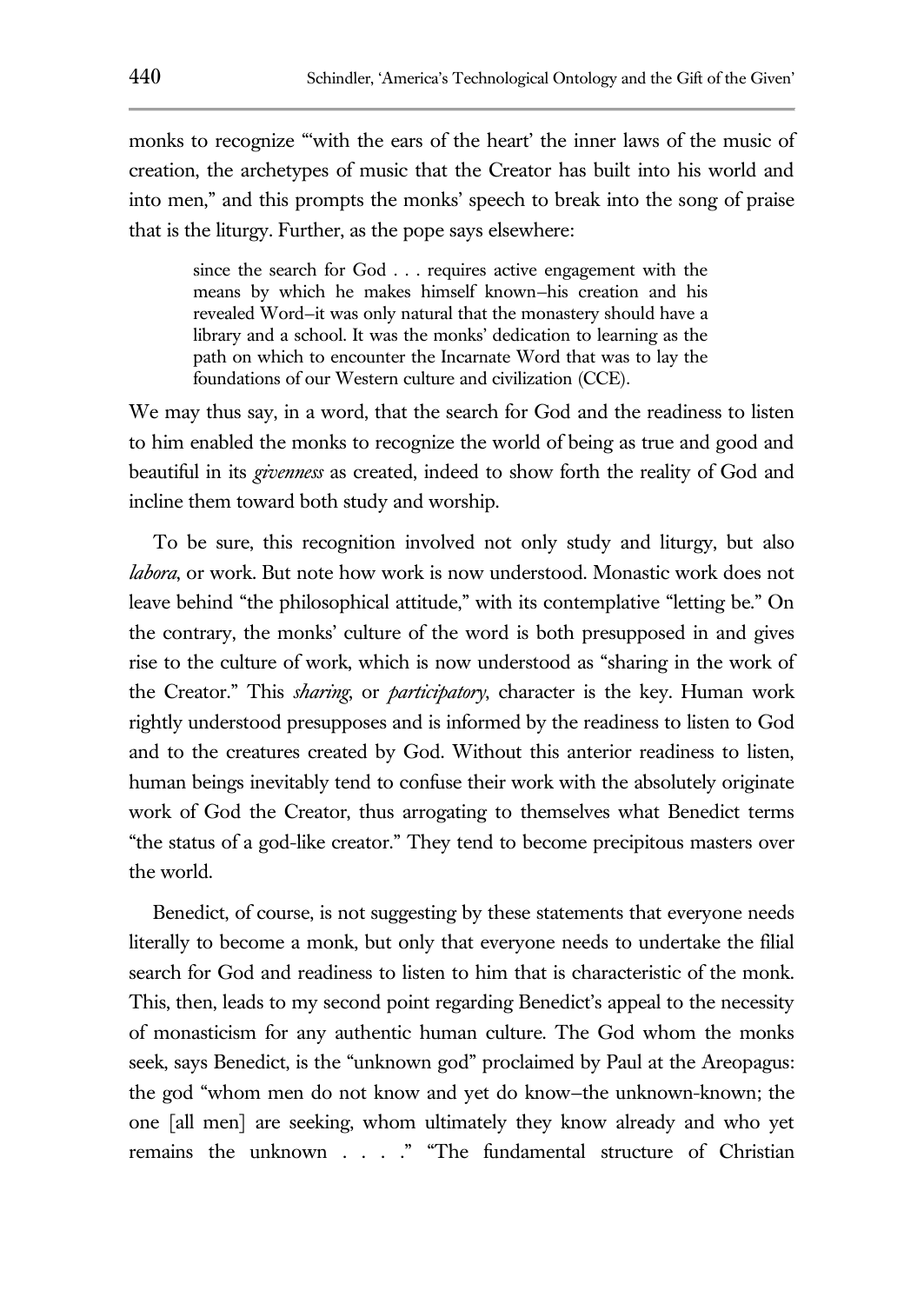proclamation," the search and finding characteristic of the monks, in other words, presupposes roots that are present already in non-Christians, indeed, in man as such as he exists in history. "The deepest layer of human thinking and feeling," Benedict says, "somehow knows that [God] must exist, that, at the beginning of all things, there must be not irrationality but creative Reason" though this implicit "knowledge" slides toward unreality in the absence of Revelation and the Christian proclamation.

What Benedict says here is undergirded by what he says elsewhere regarding what he calls the "ontological dimension" of conscience: namely, the *anamnesis*, or deep-seated memory of God, which is "identical with the foundations of our being."<sup>18</sup> We bear in our depths a movement toward God that carries a memory of having come from him and having been initiated by him. We recognize him somehow implicitly not only as our end but also as our beginning. This *anamnesis* of God lies at the root of what is termed natural law.

What Benedict is pointing toward here is also affirmed in John Paul II's notion of "original solitude," which Benedict embraces and develops further. "Original solitude" characterizes the primordial structure of man's being, referring to his original being alone with God—"original" here in the sense not simply that it occurs first, but that it is recuperated in some basic if only implicit way in every one of man's acts in history. This "original solitude" means not only that man is different from all other creatures of the visible universe, but that man's relationality begins most radically in his "aloneness" before God. The point of this "aloneness," in other words, is not that man is originally without relation, but that man's relationality, his original being-with, is a being-with God (ontologically) before it is a being-with other human beings. Man's being-with God, as creaturely, is first a *being*-*from*, in the manner of a child: it is a filial relation.

This "constitutive" relationality to God, or "original solitude" with God, of course becomes at once for John Paul II an "original unity" between man and woman, which is to say, an original community of relation among all human beings. This "original unity," together with "original solitude," is the ground for

<sup>18</sup> Joseph Ratzinger/Pope Benedict XVI, *Values in a Time of Upheaval* (New York/San Francisco: Crossroad Publish Company/Ignatius Press, 2006), 91-93.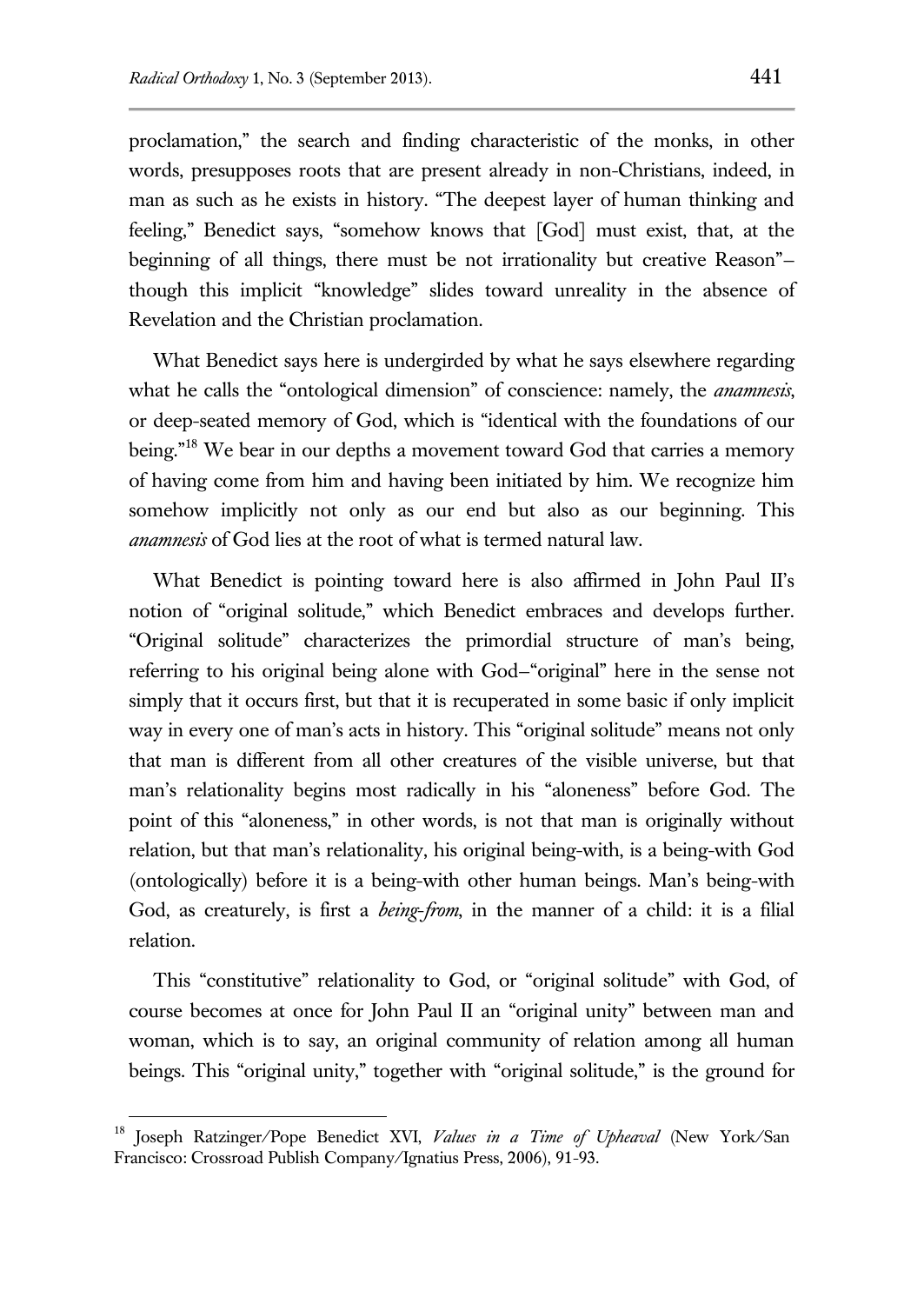Benedict's emphatic affirmation in *Caritas in Veritate* that humanity is a single human family (see n. 53-55). Human beings bear a common relation to the Creator which establishes a common relation to one another. Benedict insists in this encyclical that this common relatedness needs to be recovered today in its metaphysical infrastructure.

An important indication of what is implied by this twofold original relatedness is given in a 1996 article by Ratzinger on "Truth and Freedom,"<sup>19</sup> where he states: "Since man's essence consists in being-from, being-with, and being-for, human freedom can exist only in the ordered communion of freedoms" (34). Order, in other words, is the condition of freedom, "a constitutive element of freedom itself" (29). Ratzinger concludes with the profound statement that "the child in the mother's womb is simply a very graphic depiction of the essence of human existence in general" (27).

In sum, all of what Pope Benedict says about the monks and their way of life, and in different terms about *anamnesis* and the nature of original solitude/unity and constitutive relations, is understood by him to have its roots already in the nature of historical man as such. The monks' search for God presupposes the unknown-known god in whom all men live and have their being. The memory and original experience of God embedded somehow in the heart of every human being from the beginning carries the natural seed of the "philosophical attitude" that approaches the world most basically in non-utilitarian fashion, enabling men to view being as at once, "convertibly," true, good, and beautiful, in its givenness as such by God. It is within the framework of this presupposition that Pope Benedict's claim is warranted that monasticism is the basis of any authentic human culture. At the root of human action as understood by the monks is a readiness to listen to God, and to all creatures in relation to God. At the root of human action, in other words, is a "letting be" vis-à-vis all of created being in its being-given as gift from God and thus as good. It is this primordial *letting be* in the face of *being as gift* that alone can sustain an authentic human culture, displacing the ontological pelagianism that today threatens the integrity and

<sup>19</sup> Joseph Ratzinger, "Truth and Freedom," *Communio: International Catholic Review* 23, no. 1 (Spring 1996): 16-35.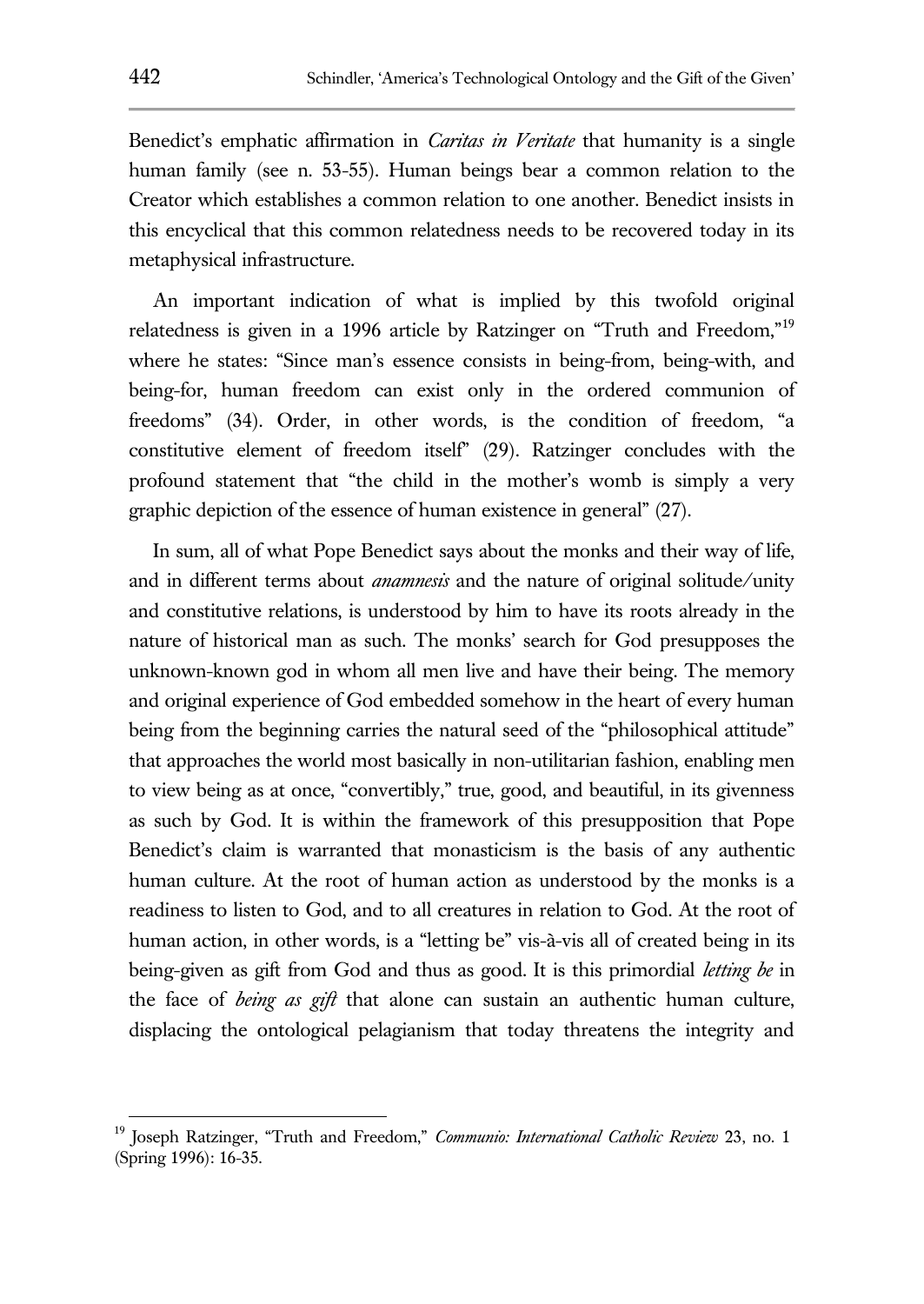dignity of the human being—and indeed, in an analogically proportional way, of being as such—in its rightful creatureliness.

I turn now to the question of where Father John Courtney Murray stands with respect to the earlier discussion of American culture and in terms of the anthropology implied in Pope Benedict XVI's appeal to the monastic search for God.

#### **III**

 $\overline{a}$ 

In a well-known chapter in *We Hold These Truths*, <sup>20</sup> Murray asks what Catholics should make of the achievements of America, framing his question in terms of the relation between nature and grace. Acknowledging impurities in these achievements, he nevertheless says that the American economy, the American polity, and the American "mastery of nature" via science and technology each represent a realization of what he calls the *res humana*. Each represents an instance of "nature confronting grace" (*WHTT*, 182). The American economy does so in the sense that poverty has been abolished at the level of principle. Although people still live in unacceptable conditions of poverty, Murray says, "the means for its solution exist and are known. A general freedom from want is not a politician's promise, but an economic certainty" (*WHTT*, 179).

The American polity does so in the sense that the sovereignty of the people now lies in the equal footing of everyone in the power to judge "the prince and the legislative act" (*WHTT*, 181). Furthermore, in America the competence of the government "was confined to the political as such and to the promotion of the public welfare of the community as a political, i.e., lay, community" (*WHTT*, 182). "In matters spiritual the people were committed to their freedom," and to this spiritual task "the contribution of the state would be simply that of rendering assistance in the creation of those conditions of freedom, peace, and public prosperity in which the spiritual task might go forward" (*WHTT*, 182). This civil

<sup>20</sup> John Courtney Murray, *We Hold These Truths: Catholic Reflections on the American Proposition* (Kansas City: Sheed and Ward, 1988).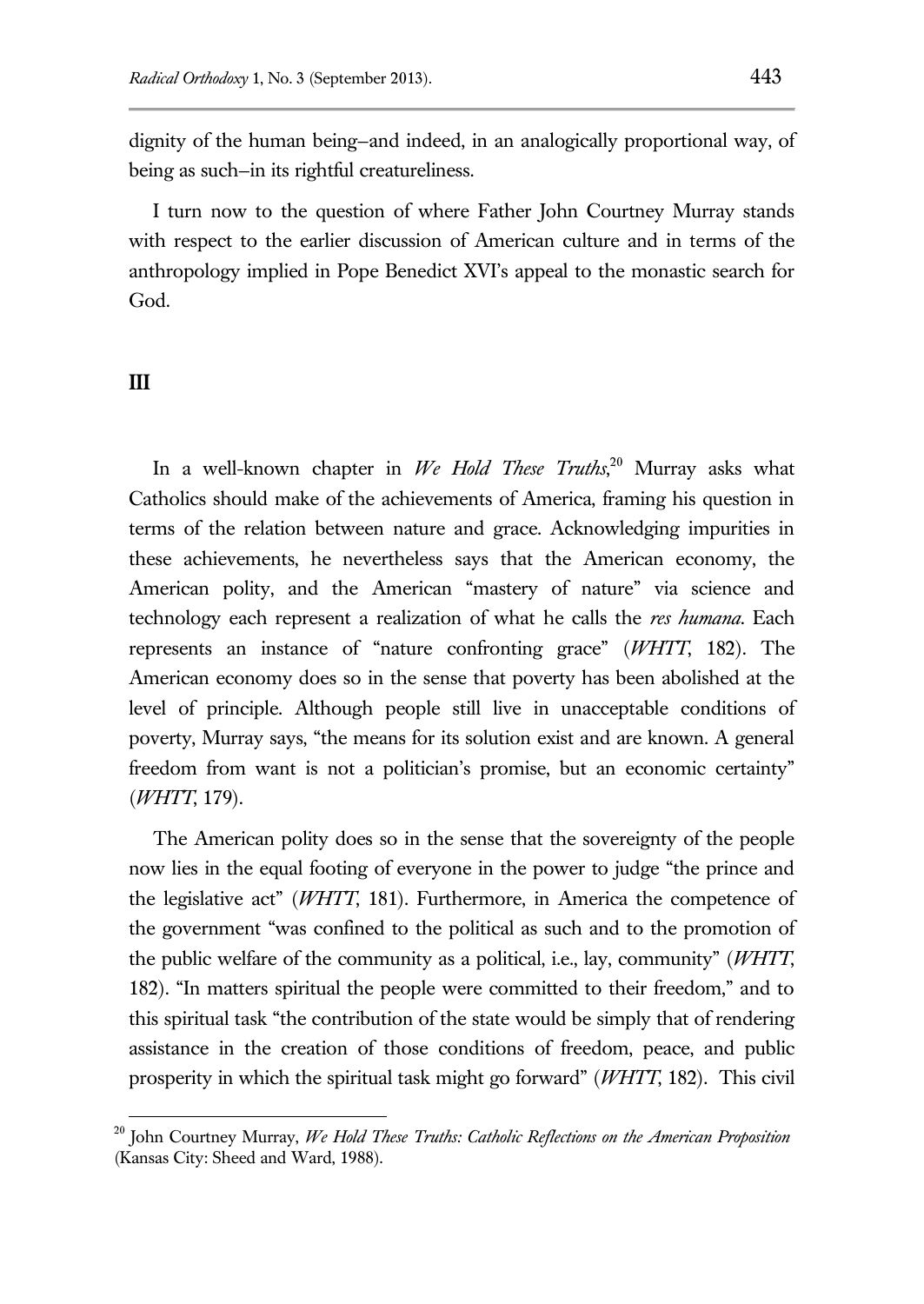unity that respects religious differences takes legal form in the religious articles of the First Amendment to the Constitution. As is well-known, Murray argues that these articles are best understood as "articles of peace" as distinct from "articles of faith." Were these articles of the first Amendment actually "articles of faith," Murray argues, they would somehow express "certain specifically sectarian tenets with regard to the nature of religion, religious truth, the church, faith, conscience, divine revelation, human freedom, etc." (*WHTT*, 48). As "articles of peace," on the contrary, they "have no religious content. They answer none of the eternal human questions with regard to the nature of truth and freedom or the manner in which the spiritual order in which the spiritual order of man's life is to be organized or not organized" (*WHTT*, 49). What alone allows Catholics to accept the juridical order of the American state, Murray therefore says, is not that this state implies "truthful" answers with respect to the eternal questions regarding truth and freedom, but that it implies no answers at all— Enlightenment, Protestant, or Catholic—to these questions. The state is simply incompetent in such matters.

Finally, regarding the "mastery of nature," Murray says, America "illustrates in uniquely striking fashion the commonplace that there has been a constantly ascending progress in man's knowledge and control of nature" (*WHTT*, 183). This of course does not mean that a similar situation obtains "in matters of man's spiritual and moral progress" (*WHTT*, 183). Nonetheless, says Murray, "the 'Cartesian dream' of men '*commes maîtres et possesseurs de la nature*' has assumed real substance" in America (*WHTT*, 183). According to Murray, in sum, "the problem of a Christian humanism is really in [America's] midst in an indigenous form, not elsewhere paralleled" (*WHTT*, 183). America's characteristic achievements are thus understood by Murray to be authentic realizations of nature such that, given the Church's preference for incarnational humanism which rests on the dictum that "grace perfects nature, does not destroy it" (*WHTT*, 189)—, the Church's task relative to America is most basically one of completing what is a naturally perfected *res humana*.

What are we to make of Murray's understanding of America, in light of our earlier reflections? (1) As a proper foundation for his understanding of the distinctly political-juridical meaning of the right to religious freedom, and indeed of rights generally, Murray provides an argument which, he says, can be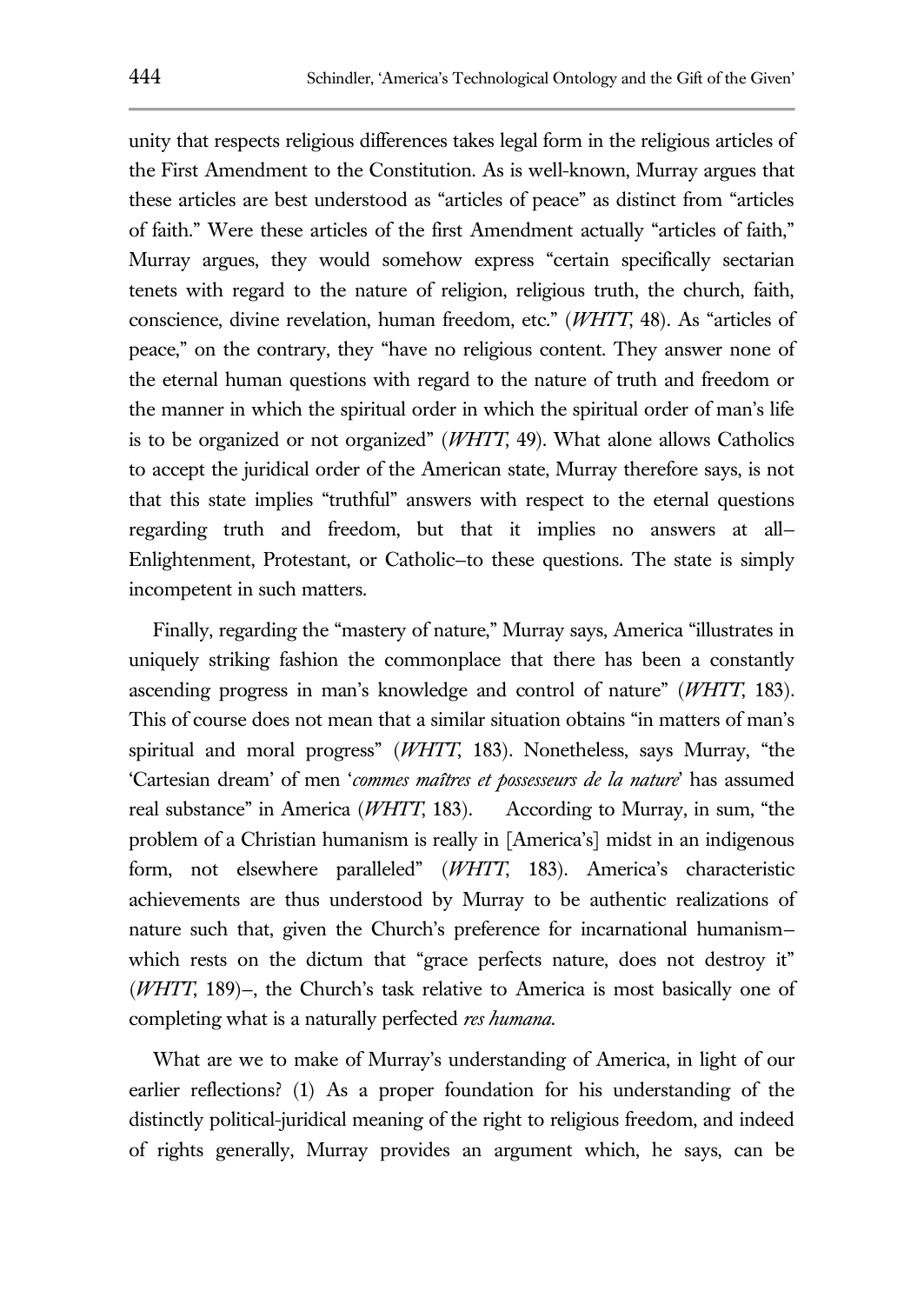constructed from "the principles of the Declaration [*Dignitatis Humanae*] itself, assembled into an organic structure" (*DRF*, 571). His argument, in brief, is that the foundation for human dignity, and consequently for the right of religious freedom, resides most basically in man's personal autonomy: his exigence to act on his own initiative. This exigence, according to Murray, is tied to a responsibility of man to his conscience, to nature and to a transcendent order of truth. The exigence, however, is able to be detached from this responsibility in a such a way that the latter is deemed *juridically irrelevant*: no authority in the juridical-political realm is empowered to judge with respect to the responsibility of the self's conscience to God and others. Given the exigence to act on one's initiative as basic in one's conception of the human act, it follows for Murray that the basic meaning of a right is negative: immunity from coercion. Because my primary and most fundamental exigence as a human being is to *exercise initiative* with respect to the other, the basic duty of the other, from the point of view of the state, is to *avoid obstructing* as far as possible my exercise of initiative (*DRF*, 571-573).

To be sure, Murray is at pains to point out that his idea of the human being as exigent to act on his own initiative is meant merely to provide a *foundation* for the rights that remain *juridical* in their "content and object" as concerns of the state. But that is just the point: the juridical conception of rights, in the priority it grants to the human act in its would-be purely formal character as an exercise of choice or initiative, itself, *eo ipso*, expresses *a particular ontology of freedom*. As Murray's argument itself makes clear, it is this *"formalist" reading of the human act*  that alone warrants the *purely juridical idea of rights*. His metaphysics of human freedom and his juridical notion of rights, in other words, express in different, respectively philosophical and "political," contexts what is a *single understanding of the human person*.

The point, then, is that the political right to religious freedom is for Murray a matter of ordering external relations between persons in such a way as to protect equally each person's exercise of freedom. This juridical idea of rights is founded in and mediated via a human act conceived in terms of the exigence of each person to exercise his own initiative, an exigence which, viewed formally, is understood in abstraction from relations to God and others. While affirming that these relations are given with man's nature, Murray takes them to be separable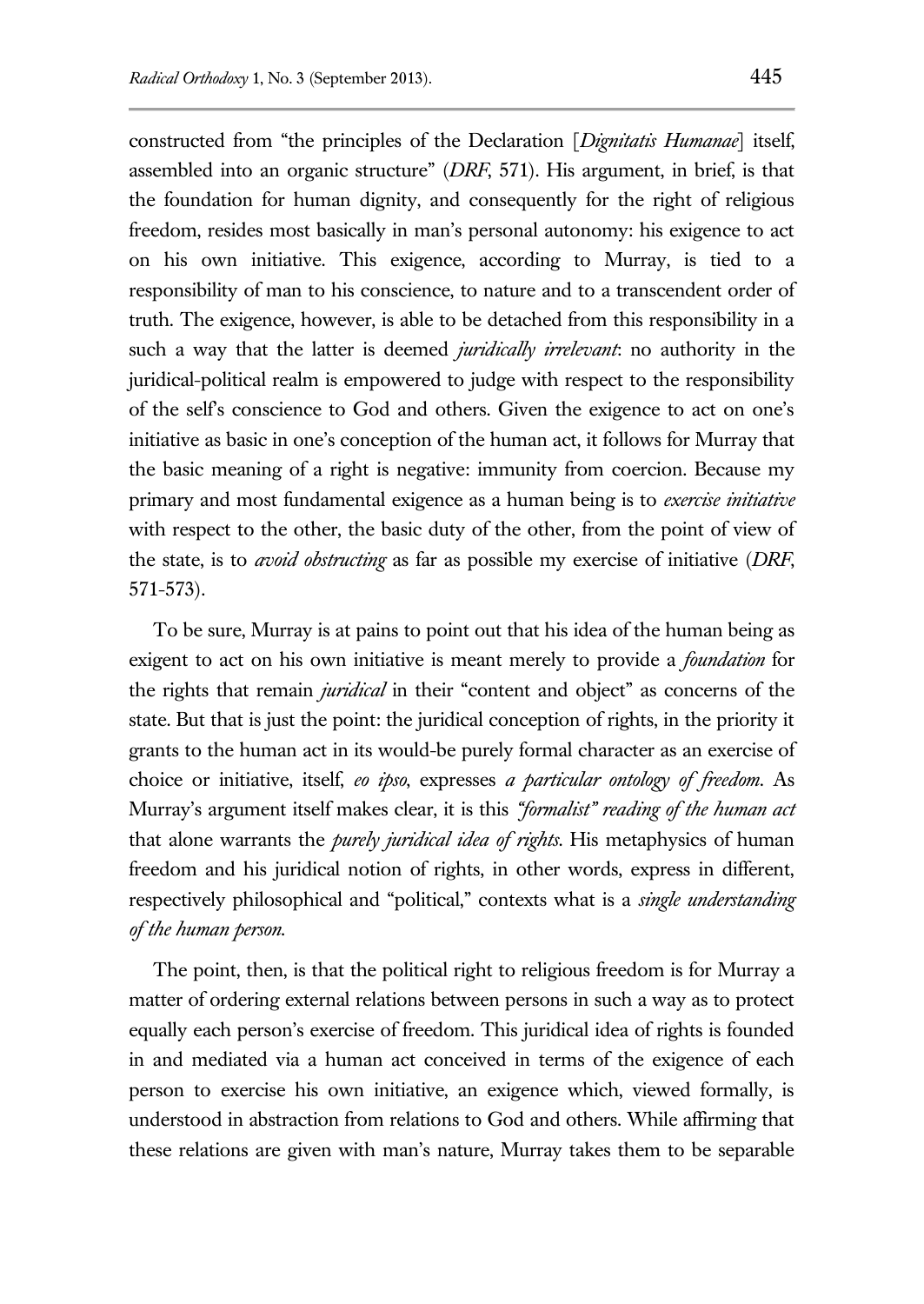from the self's exigence for initiative such that they can be bracketed without significant loss to our understanding of the foundations of human dignity *as pertinent to political order*. Such relations, in other words, are for Murray not strictly necessary or relevant for an adequate idea of human rights in their various public contexts: "in what concerns the search for truth, the communication of opinions, the cultivation of the arts and sciences, the formation and expression of political views, association with other men for common purposes, and, with privileged particularity, the free exercise of religion" (*DRF*, 571).

The problem, then, is that Murray's formally-conceived human act fails to take sufficient account of the *immanence* in man of the Creator's activity that is implied in his act of creating man. Each person does indeed originate his own human action, but only as *participant* in what has always, first and abidingly, been originated by another. The heart of the matter, as stated above, is that each human act presupposes a memory of God, a seeking of God that is in some significant sense already a "finding." Each exercise of the human act presupposes an order of relation to God, and indeed to other creatures inside this relation to God, an order that is *given in* and *with* the foundations of our being. This memory and this givenness imply a "letting be" as the originary form of the freeintelligent human act (*agere*). The order of relations to God and others thus, in a word, is not merely the *object* of the human act, but also the always already *given*, and *immanent*, condition of the human act that gives the latter its anterior and most basic form.<sup>22</sup>

*This originary form of the human act carries an implicit logic at once of gratitude,* as the expression of one's sense of being somehow *from another*, and of *service*, as the expression of one's sense of being somehow *for another*. The logic consists in a *responsive movement* toward God that, however unconsciously, desires to worship him, and toward others that first and most basically *lets* them *be* in their inherent, transcendentally given, truth as good. It is crucial once again to see, with Pope Benedict, that recognition of this original sense of being from another, with its implied logic of gratitude and service and worship, is not simply a

<sup>&</sup>lt;sup>22</sup> Cf. D.C. Schindler, "Freedom Beyond Our Choosing: Augustine on the Will and Its Objects," *Communio: International Catholic Review* 29, no. 4 (Winter 2002): 618-653.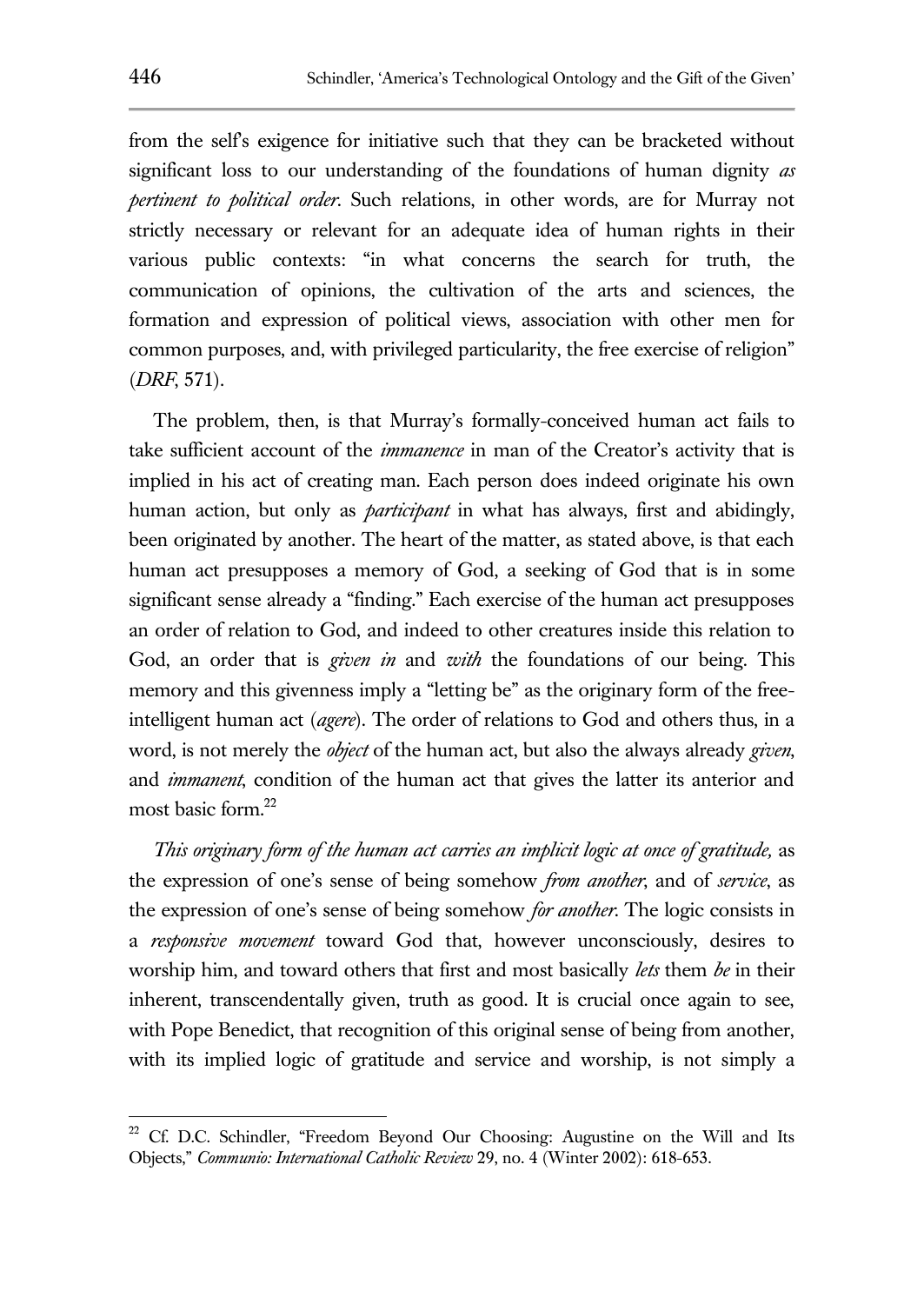function of Christian faith. On the contrary, it is inchoatively present in every human being. It involves an originary unknowing knowing and loving that comes to full awareness only in the encounter with Jesus Christ. The pertinent point here is simply that this sense is first *given to* the human creature, to *every* human creature, in and with his act of being created.

The upshot, relative to Murray, is not that man's "exigence to act on his own initiative and on his own responsibility" is not in a basic sense the foundation of human dignity, but that this exigence originates *in response* and *as a response* to God and others: it is *called forth* by what is always anteriorly given to man by God, at once in and through others. Acting on one's own initiative thus always involves a *filial spontaneity*, even as acting on one's own responsibility presupposes a simultaneous-anterior responsibility to others.

Because he overlooks the implications of the immanent presence of God in the creature, Murray, in his account of the human act that serves as the foundation of man's dignity and rights, leaves us logically, however unintentionally, with a primary (or primarily original, so to speak) cause of human agency (the Creator) and a secondary (or secondarily original) cause of human agency (man) that remain simply outside of, and in this sense extrinsic to, each other. This extrinsicism is perhaps best understood as a subtle version of what Servais Pinckaers calls "freedom of indifference": a freedom defined in terms of a self-determination that initially excludes being determined by anyone or anything, one that looks on initially determining factors as intrusions upon rather than as intrinsic to the proper and most basic activity of the will.<sup>23</sup> *This extrinsicist* understanding logically, if unintentionally, shifts the burden of accounting for the relation between the self and God onesidedly to the self: to the one who, not finding the Giver somehow already *given to* and *present within him* and *calling him forth*, must now elect on his own to go in search of him. Such an extrinsicism thus logically backs into what we earlier termed semipelagianism, or the idea that the creature goes forward first (ontologically, not temporally) on its own power, in order to meet the power of the Creator. This semi-pelagianism, with its understanding of the human act as originally-

<sup>23</sup> Servais Pinckaers, *Sources of Christian Ethics* (Washington, D.C.: Catholic University of America Press, 1995), especially 327-353.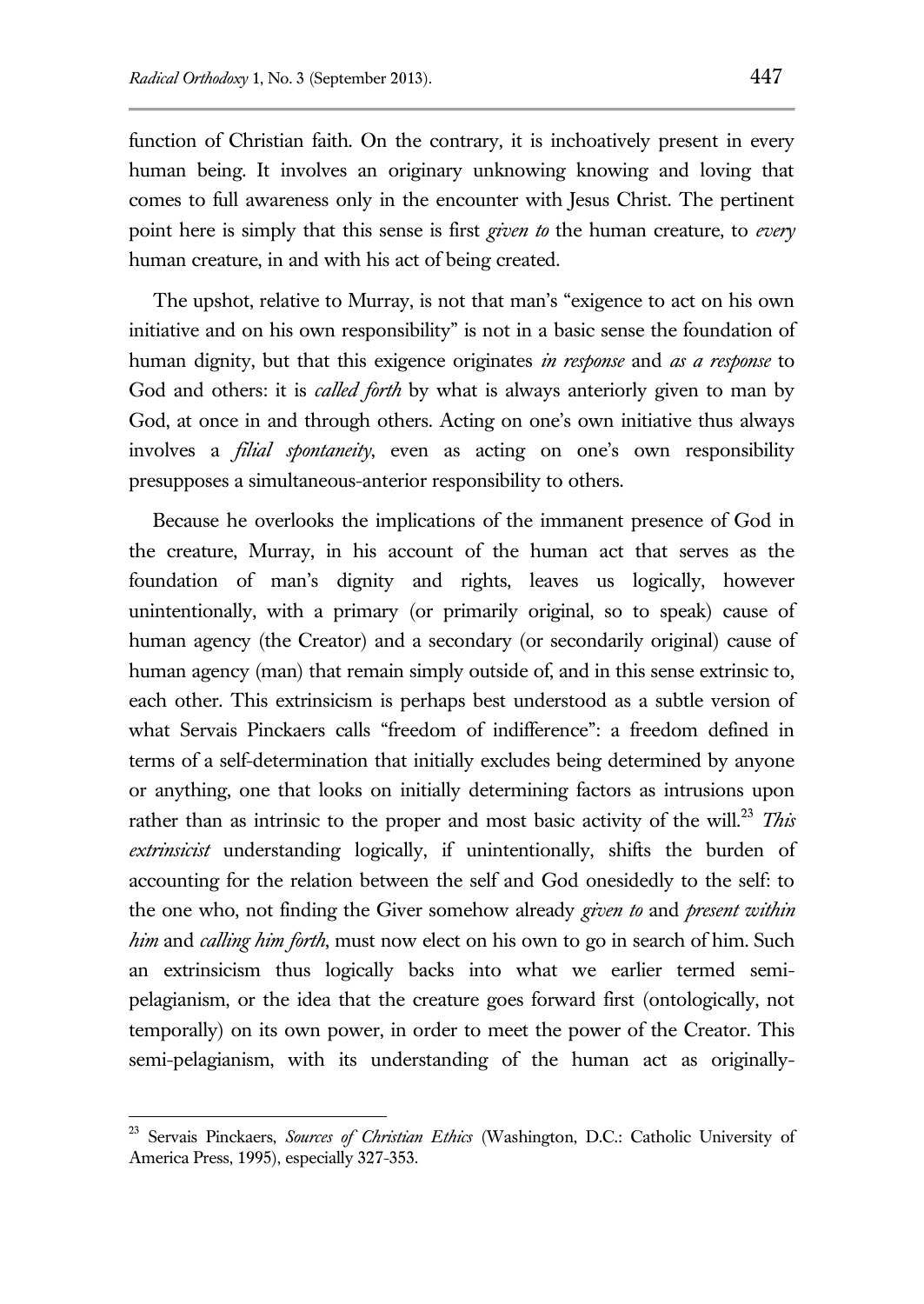ontologically empty of the implication of relation to God and others, expresses itself in a moralistic and instrumentalist idea of freedom and intelligence and a positivistic idea of religion and religiosity.

I do not mean to impute such a conception of semi-pelagianism to Murray in the exact form characteristic of America's dominant Puritan-Enlightened tradition. I mean rather to suggest that there exists in modernity an extrinsicist account of the human act relative to God that has a distinctly Catholic theological provenance; and that this modern Catholic version of extrinsicism has tended to obstruct thinkers like Murray from identifying in their proper religious and ontological nature the problems of American cultural life as shaped by Puritan-Enlightened thought.

Recall in this context Murray's statement that, if one were to read "dogma" into America's First Amendment, that dogma would be a mix of certain Puritan-Protestant tenets, on the one hand, and certain ultimate suppositions of secular deistic and rationalistic—liberalism, on the other. He denies the legitimacy of this dogmatic reading, and concludes his argument by asking two summary questions: "is the no-establishment clause a piece of ecclesiology, and is the freeexercise clause a piece of religious philosophy?" (*WHTT*, 51). His answers are "no" and "no." My answers, on the contrary, are "yes" and "yes": yes, in the sense, not that America legally or explicitly sanctions one church over another, but that she sanctions, unwittingly and thus unintentionally, religious communities and approaches to religion that involve a positivistic conception of religiosity and that characteristically express themselves in moralisticinstrumentalist conceptions of human action.<sup>24</sup> *America, I am proposing, legally sanctions the extrinsicist notion of the relation between God and man, and eternity and time, that are presupposed in and that drive these conceptions.*

*The relevant point, then, is that such conceptions of religion and human action and the relation of eternity and time are not empty of implications for one's understanding of the church and of the secular in relation to the church. On the contrary, they imply an ontology of creation that denies the idea of man as naturally homo religiosus*, an idea

 $24$  On this point, see my chapter, "Civil Community Inside the Liberal State: Truth, Freedom, and Human Dignity," in my *Ordering Love: Liberal Societies and the Memory of God* (Grand Rapids, MI: Eerdmans, 2011).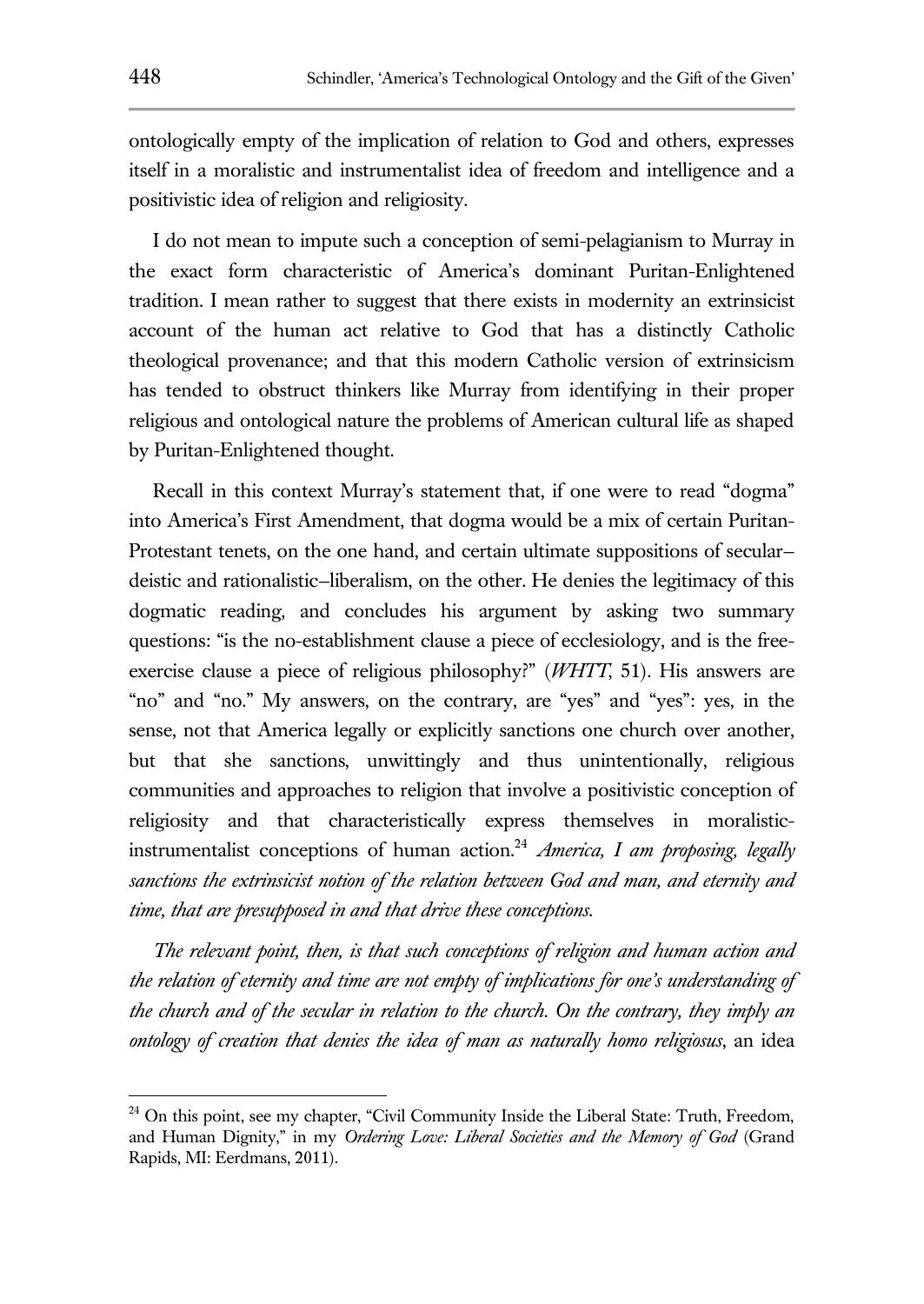which is presupposed, for example, by churches of a sacramental nature. They imply, in a word, not no ecclesiology and religious philosophy, but merely those complicit with America's dominant Puritan-Protestant and Enlightened traditions. The difficulty, in a word, is that Murray, in his formal notion of freedom, overlooks the memory of God lying at the interior core of the human act. He thereby renders Puritanism and the Enlightenment invisible *as ontologies with ecclesiological and religious, and thus "dogmatic," implications*.

(2) This examination of Murray's argument regarding America, with its hallmark claim of a juridical idea of human rights founded in a formalist account of the human act, yields, in sum, the following consequences:

First, in the name of defending a state that is incompetent in matters of the truth regarding the ultimate origin and end of man, Murray defends a state that hiddenly imposes an implied view regarding just such a truth. No government can in fact avoid claims regarding the meaning of man in relation to God: ontological claims bearing religious and (natural) theological implications. No government can thus legitimately claim simple incompetence in matters of ontology and religion. This does not mean that the state as such ought to be directly concerned with judging the truth of any particular religion, or can, or ought to, make itself the first or final arbiter of the truth about man. It means simply that the state, in making judgments about the right to religious freedom, necessarily invokes, one way or another, and however unconsciously, some implied view of man relative to his ultimate origin and end.

Second, in the name of defending the state's constitutional-legal indifference with respect to God and religion, Murray defends a state whose constitutional order hiddenly embeds the idea of a "substantively indifferent" human act, leading logically to legal enshrinement of a positivistic as distinct from natural religiosity, and thus of what is already a paradoxically secularized religiosity.

Third, in the name of a formal exigence for exercising initiative, and a "political" idea of rights attached to this formal exigence, Murray defends a primarily negative sense of rights as immunities from coercion. But this idea of the human act and of rights implies an essentially formalistic conception of justice, according to which the proper purpose of government becomes that of refereeing between competing exercises of initiative, or of securing public order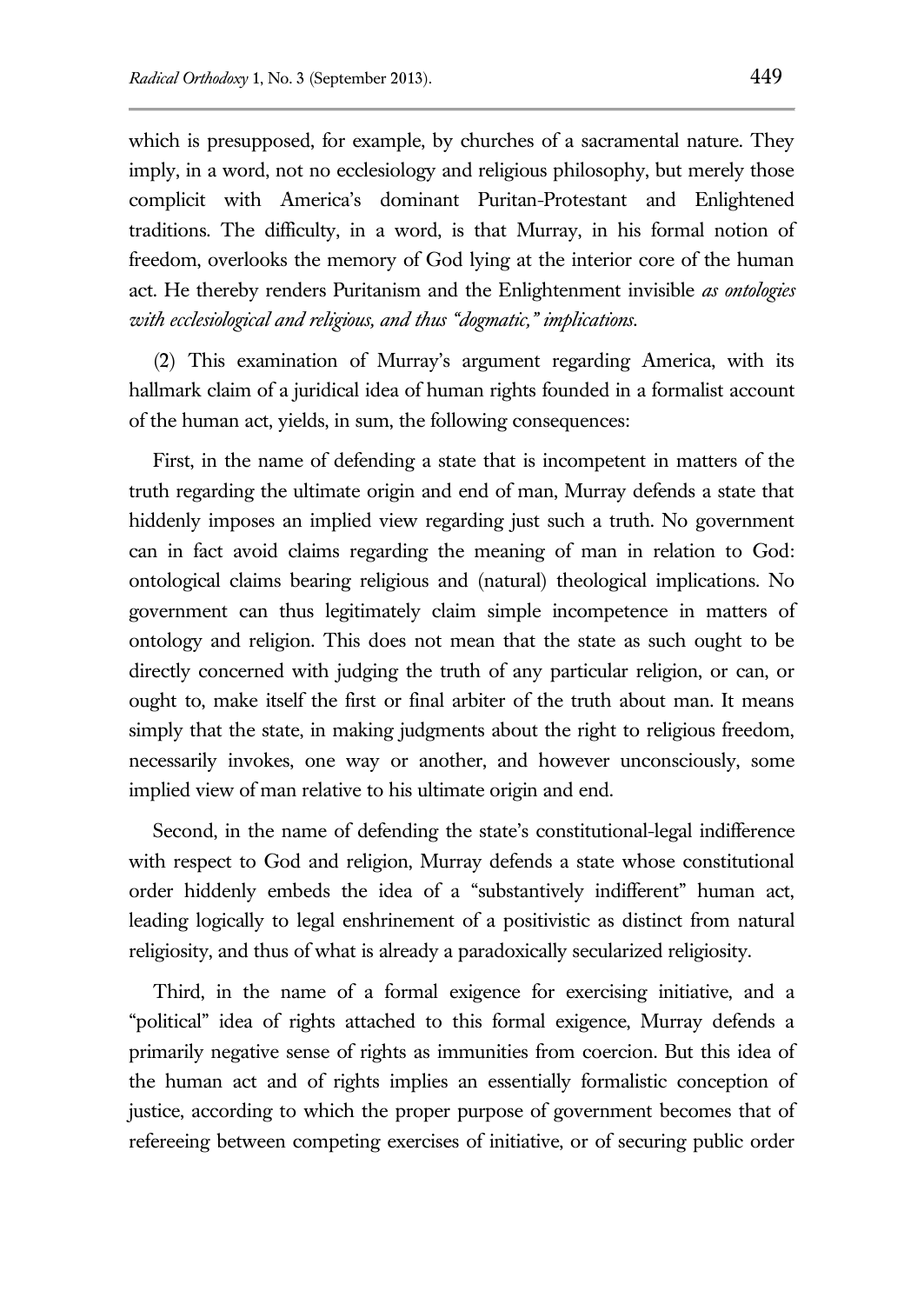as distinct from realizing the common good. The problem, however, is that such a justice contains no principled or substantive way of adjudicating between human beings when their exercises of initiative directly conflict: when the presence and activity of one person appears profoundly and directly intrusive, and thus indeed "coercive," with respect to another person.

Consider again what is implied by the exigence to act on one's own initiative as the foundation of human dignity, and by the idea of rights derivative from such a foundation. On such a view, the fundamental right, according to Murray, is the right to immunity. He then says that right in this sense implies "a juridical relationship, within which to the right of one there corresponds the duty on the part of the others with regard to whatever the object of the right is—in our case immunity from coercion" (*DRF*, 573). But note what this implies. The juridical duty of the state extends to the protection of each person only *qua the immunity from coercion that flows from each person's exigence for exercising initiative*. To put it another way, the right of each self, as legally enforced by the state, is to secure this exigence for initiative *precisely against* the possible intrusive action of the other. The relevant point, then, is that the duty of the state properly includes no principled reference to what the self is *from* or *for*, to the order of relation to others that originally and abidingly "co-constitutes" the self and his free act.

The result, then, again, is that there can be no principled adjudication between the self and the other in the hard cases where such principled adjudication is essential: in those cases where the "intrusiveness" of one person relative to another appears to be most profound and direct, and the exigencies for initiative that found the respective rights of the one and the other appear to be radically disproportionate and thus unequal. I have in mind, for example, cases where the "strong" person in the health and maturity of life is "involuntarily" burdened by the "weak" person existing at the most fragile, and silent, origins or end of life, and who thus apparently lacks, or only minimally possesses, an exigent capacity for exercising initiative. What Murray's "formalist" foundations of human dignity and juridical-negative rights can properly do in such cases is merely balance the "exigencies" of these competing persons as formally-fairly as possible in light of the interests of public order. What such a formal-juridical understanding cannot do is sustain a principled legal way for recognizing the inherent, unconditional rights of the "weak" in the face of the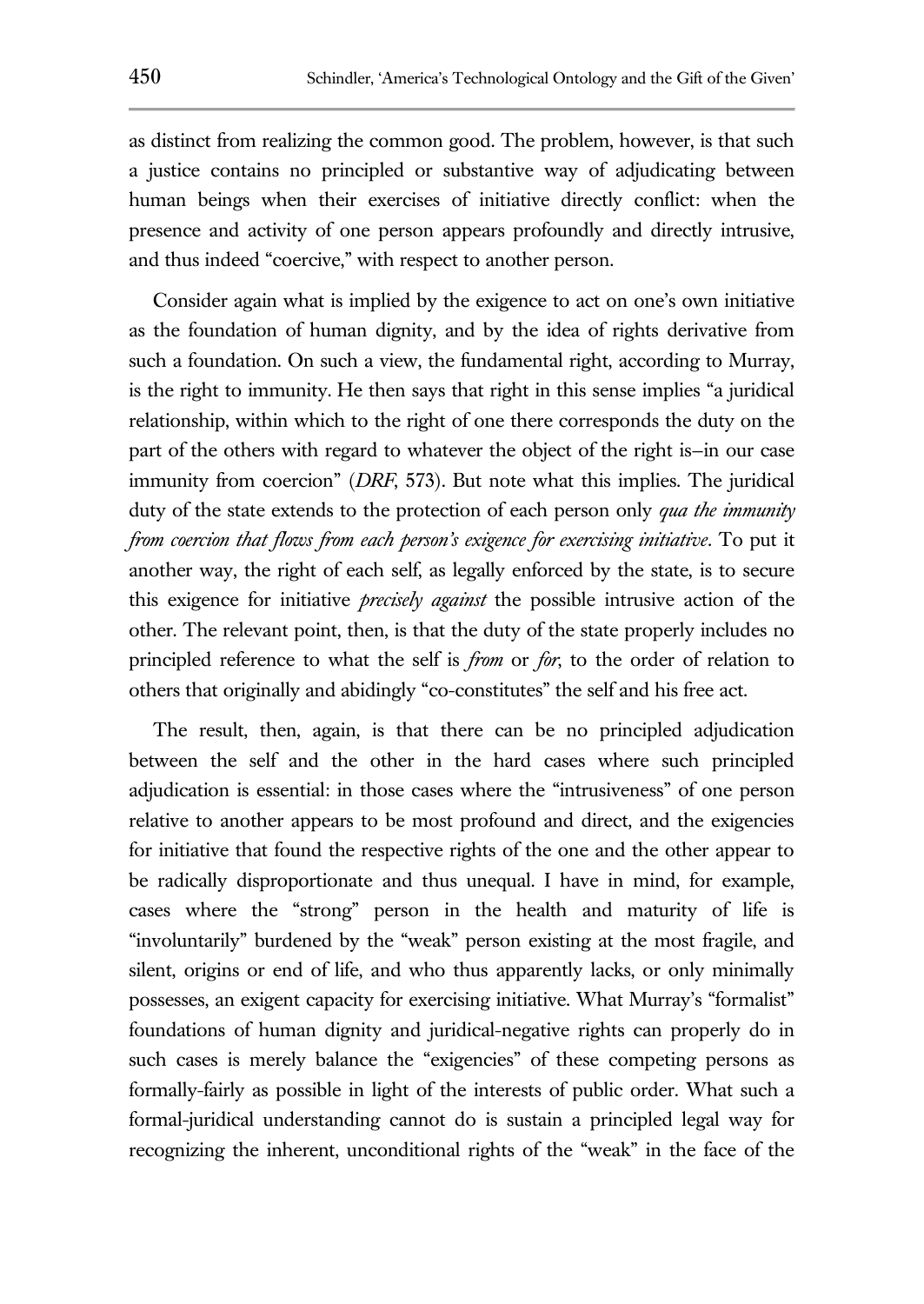"strong," for the sake of a genuinely *common*, or *social*, *good*. Note that I am not suggesting that Murray himself did not reject a purely "proceduralist" reading of rights. On the contrary, he insisted that such a proceduralist reading overlooks the foundations of rights in man's natural human dignity. My point, rather, is that the formal exigence for exercising initiative which for him most basically establishes that dignity, and yields the essentially negative conception of rights as immunities, *itself logically entails* a proceduralist legal order, a proceduralism, that is, which *eo ipso* implies a relativism. The point, in other words, is that Murray can avoid this logical entailment only by revising his "formalist" account of the foundations for human dignity: that is, by integrating man's naturally given order of relations to others into the formal exigence for initiative that he takes (in a significant sense rightly) to establish human dignity.

Fourth, in the name of defending a legitimate secularity and thus autonomy of the state and the institutions of civil society, Murray gives us what is already, from the perspective of a natural *homo religiosus*, the first meaning of secularism, even if not (yet) of an aggressive sort.<sup>25</sup> *He conceives the ends of temporal-terrestrial structures and processes in abstraction from the relation to God and thus order toward (and from) eternity that is operative in the depths of every human being. He therefore provides no principled way for either the state or the church, in their respective ways and in legally-supported public order and institutions, to recognize the inherent-implicit openness, as distinct from logical indifference, of these structures and processes to the transcendent and eternal order.*

*Finally, and in sum, we return to Murray's reading of America's achievements. As we have noted, Murray argues that, in its economic order, its political order, and its "mastery of nature" and attendant science and technology, America presents Catholics with instances of "nature confronting grace." However, we can now see the sense in which these arguments fail to take account of man's originally given order of relations to God and others. Wealth, for instance, in its proper ontological sense, is richness in these relations that are integral to man's original meaning—even as such relations themselves of course, rightly understood, demand a sufficiency of wealth in its more customary* 

 $25$  The implication of my argument is that, although Murray does take note of and criticize a growing secularism in America, he fails to see that his own argument, with its lack of integration of man's ontological memory of God, is already logically vulnerable to just such a growing secularism. But more on this below.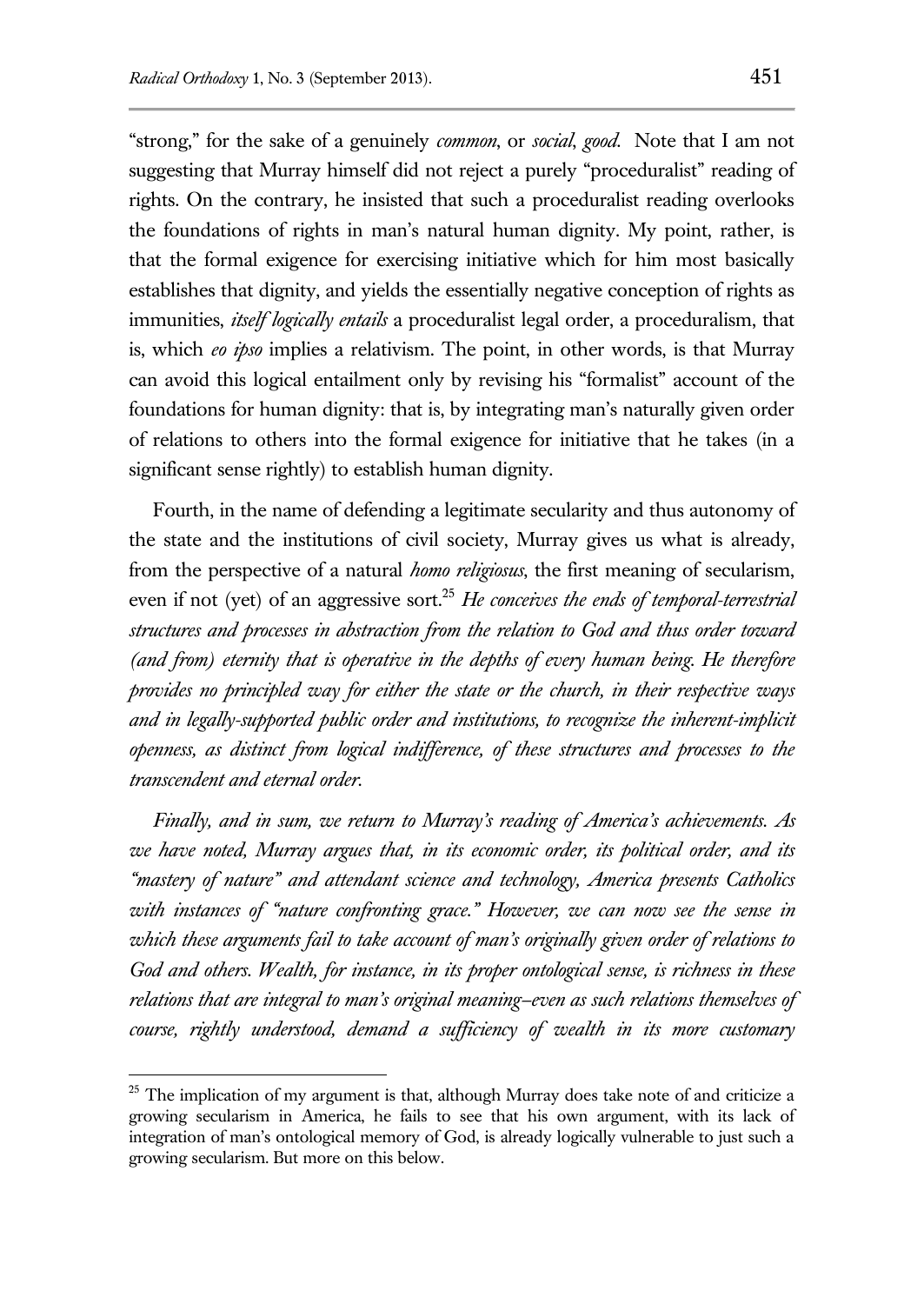*quantitatively measurable forms.*<sup>26</sup> *Likewise, an adequately conceived notion of political rights needs to take integrated account of man's original responsiveness to God and others, with its implicit logic of gratitude and service: take integrated account, that is, of the sense in which this "exigence" for gratitude and service to God and others provides not only the context but already the incipient anterior form of one's right-ful claim on others. Finally, a mastery of nature rooted in an adequate ontology of creation needs to take account of the human act as most basically a letting be, and hence of knowing as anteriorly contemplative in* its doing and making, especially in light of the modern Western conception of science and technology as a matter most basically of power, or of experiment formed in theoretical manipulation.

In conclusion, then, this critical argument with respect to Murray, and my own reading of America, entails no denial of what I affirmed at the outset as America's "exceptional" achievements regarding the method of freedom in politics and economics, and creative intelligence in science and technology. *These indicate permanent human achievements*. At the same time, in their Anglo-American liberal form, *they are profoundly ambiguous*. Their ambiguity is such that, within America's positive achievements themselves, there remains an ontological vulnerability to nothing less than what Benedict and John Paul II have referred to as a "dictatorship of relativism" and a "totalitarianism of the strong over the weak." These achievements thus stand in need not only of perfecting moral or supernatural *addition*, but of inner ontological *re-formation*, if their just intentions are to be truly secured, and if America is truly to realize an "authentic human culture."

Pope Benedict XVI, in *Caritas in Veritate*, retrieves the idea of "integral human development" that was first introduced by Paul VI. Benedict also recalls John Paul II's statement in *Centesimus Annus* affirming "the positive value of an authentic theology of integral human liberation."<sup>27</sup> *Benedict reminds* us that *CA* calls for a comprehensive new plan of integral human development, not only in the formerly Communist countries of Eastern Europe but also in the West.

<sup>26</sup> See my "Market Liberalism and an Economic Culture of Gift and Gratitude," in *Ordering Love*.

<sup>27</sup> *Centesimus Annus*, 26. This statement references the CDF's Instruction on Christian Freedom and Liberation, *Libertatis Conscientia* (March 26, 1986): AAS 81 (1987), pp. 554-821.